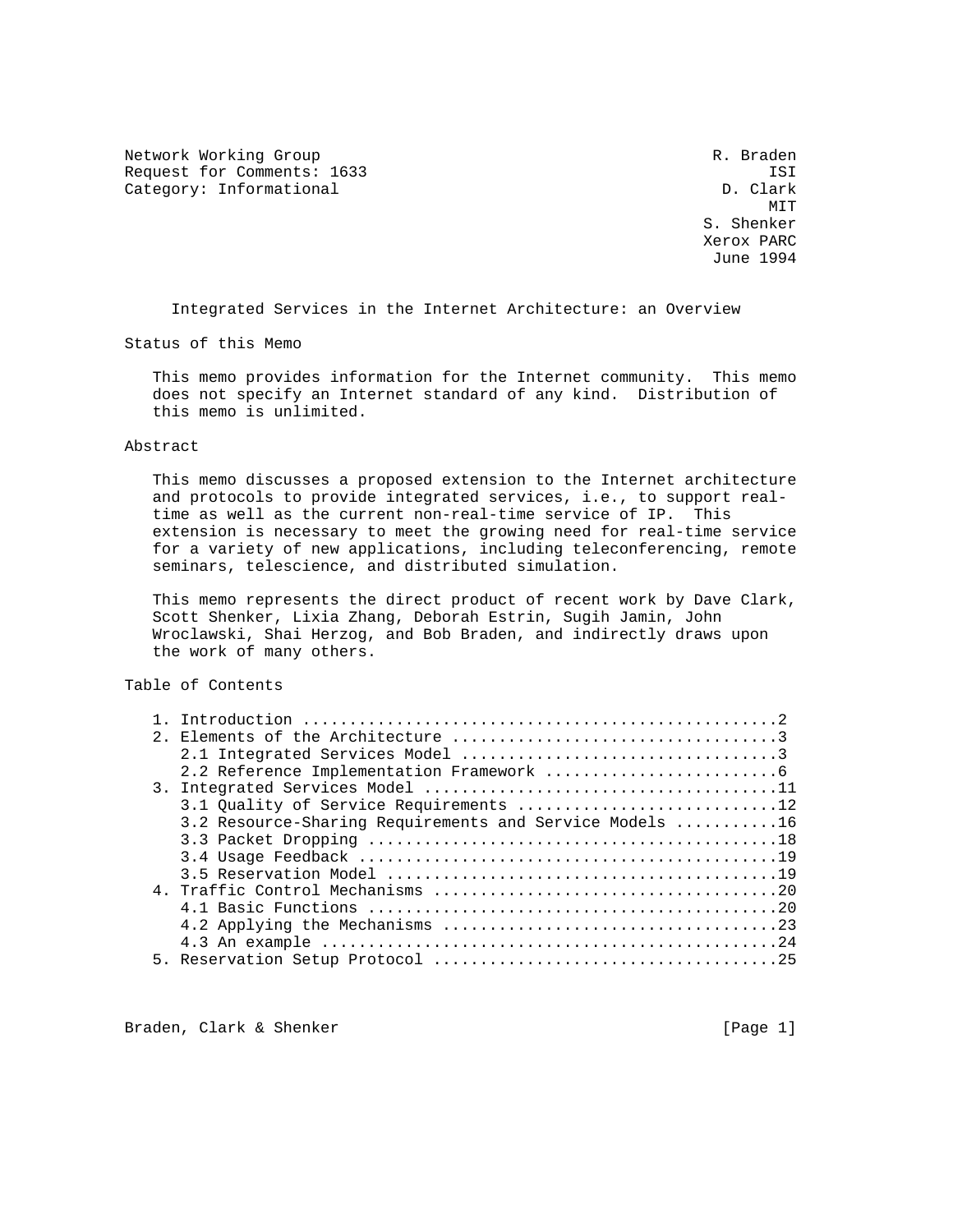#### 1. Introduction

 The multicasts of IETF meetings across the Internet have formed a large-scale experiment in sending digitized voice and video through a packet-switched infrastructure. These highly-visible experiments have depended upon three enabling technologies. (1) Many modern workstations now come equipped with built-in multimedia hardware, including audio codecs and video frame-grabbers, and the necessary video gear is now inexpensive. (2) IP multicasting, which is not yet generally available in commercial routers, is being provided by the MBONE, a temporary "multicast backbone". (3) Highly-sophisticated digital audio and video applications have been developed.

 These experiments also showed that an important technical element is still missing: real-time applications often do not work well across the Internet because of variable queueing delays and congestion losses. The Internet, as originally conceived, offers only a very simple quality of service (QoS), point-to-point best-effort data delivery. Before real-time applications such as remote video, multimedia conferencing, visualization, and virtual reality can be broadly used, the Internet infrastructure must be modified to support real-time QoS, which provides some control over end-to-end packet delays. This extension must be designed from the beginning for multicasting; simply generalizing from the unicast (point-to-point) case does not work.

 Real-time QoS is not the only issue for a next generation of traffic management in the Internet. Network operators are requesting the ability to control the sharing of bandwidth on a particular link among different traffic classes. They want to be able to divide traffic into a few administrative classes and assign to each a minimum percentage of the link bandwidth under conditions of overload, while allowing "unused" bandwidth to be available at other times. These classes may represent different user groups or different protocol families, for example. Such a management facility is commonly called controlled link-sharing. We use the term integrated services (IS) for an Internet service model that includes best-effort service, real-time service, and controlled link sharing.

 The requirements and mechanisms for integrated services have been the subjects of much discussion and research over the past several years

Braden, Clark & Shenker [Page 2]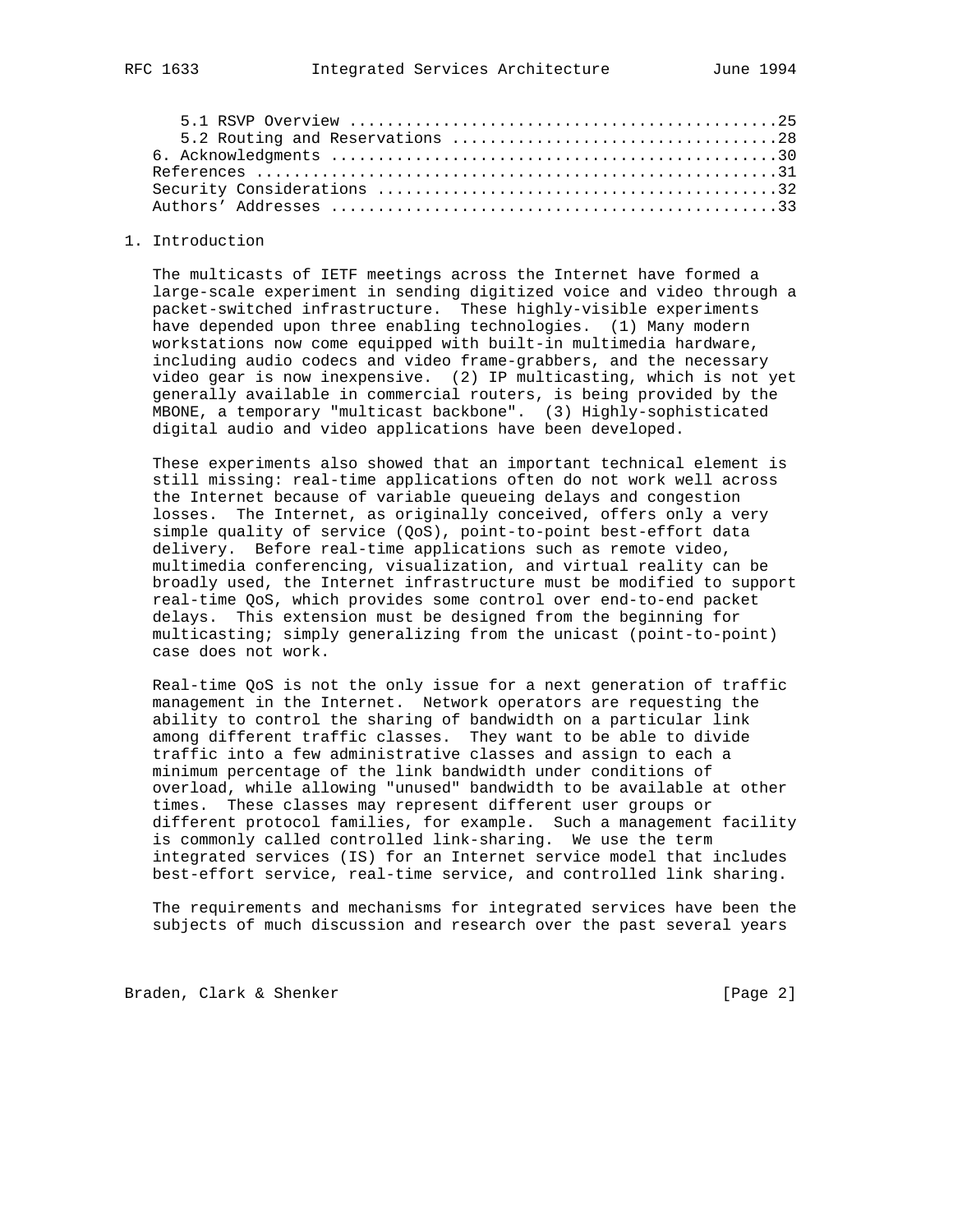(the literature is much too large to list even a representative sample here; see the references in [CSZ92, Floyd92, Jacobson91, JSCZ93, Partridge92, SCZ93, RSVP93a] for a partial list). This work has led to the unified approach to integrated services support that is described in this memo. We believe that it is now time to begin the engineering that must precede deployment of integrated services in the Internet.

 Section 2 of this memo introduces the elements of an IS extension of the Internet. Section 3 discusses real-time service models [SCZ93a, SCZ93b]. Section 4 discusses traffic control, the forwarding algorithms to be used in routers [CSZ92]. Section 5 discusses the design of RSVP, a resource setup protocol compatible with the assumptions of our IS model [RSVP93a, RSVP93b].

2. Elements of the Architecture

 The fundamental service model of the Internet, as embodied in the best-effort delivery service of IP, has been unchanged since the beginning of the Internet research project 20 years ago [CerfKahn74]. We are now proposing to alter that model to encompass integrated service. From an academic viewpoint, changing the service model of the Internet is a major undertaking; however, its impact is mitigated by the fact that we wish only to extend the original architecture. The new components and mechanisms to be added will supplement but not replace the basic IP service.

 Abstractly, the proposed architectural extension is comprised of two elements: (1) an extended service model, which we call the IS model, and (2) a reference implementation framework, which gives us a set of vocabulary and a generic program organization to realize the IS model. It is important to separate the service model, which defines the externally visible behavior, from the discussion of the implementation, which may (and should) change during the life of the service model. However, the two are related; to make the service model credible, it is useful to provide an example of how it might be realized.

2.1 Integrated Services Model

 The IS model we are proposing includes two sorts of service targeted towards real-time traffic: guaranteed and predictive service. It integrates these services with controlled link sharing, and it is designed to work well with multicast as well as unicast. Deferring a summary of the IS model to Section 3, we first discuss some key assumptions behind the model.

Braden, Clark & Shenker [Page 3]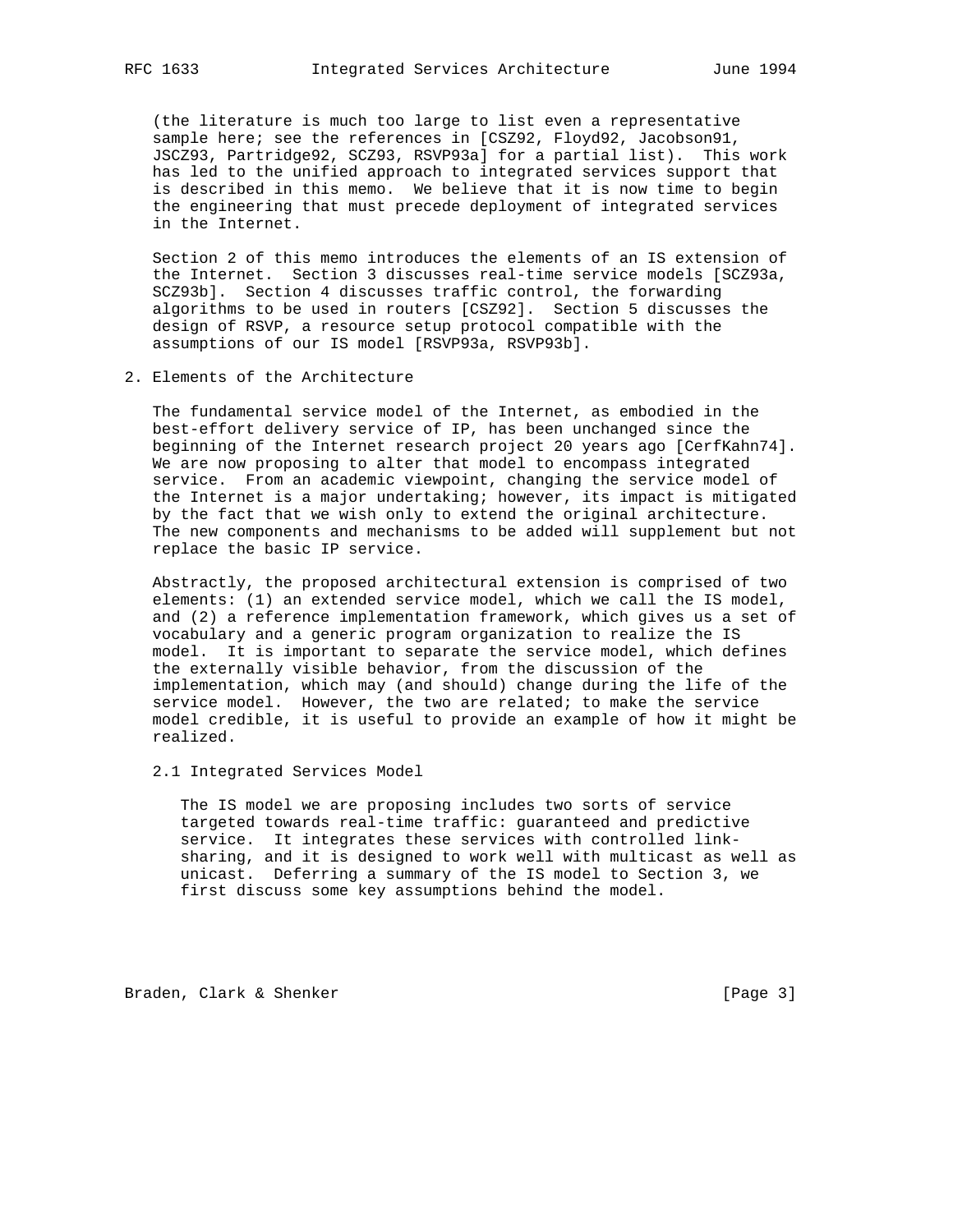The first assumption is that resources (e.g., bandwidth) must be explicitly managed in order to meet application requirements. This implies that "resource reservation" and "admission control" are key building blocks of the service. An alternative approach, which we reject, is to attempt to support real-time traffic without any explicit changes to the Internet service model.

 The essence of real-time service is the requirement for some service guarantees, and we argue that guarantees cannot be achieved without reservations. The term "guarantee" here is to be broadly interpreted; they may be absolute or statistical, strict or approximate. However, the user must be able to get a service whose quality is sufficiently predictable that the application can operate in an acceptable way over a duration of time determined by the user. Again, "sufficiently" and "acceptable" are vague terms. In general, stricter guarantees have a higher cost in resources that are made unavailable for sharing with others.

 The following arguments have been raised against resource guarantees in the Internet.

o "Bandwidth will be infinite."

 The incredibly large carrying capacity of an optical fiber leads some to conclude that in the future bandwidth will be so abundant, ubiquitous, and cheap that there will be no communication delays other than the speed of light, and therefore there will be no need to reserve resources. However, we believe that this will be impossible in the short term and unlikely in the medium term. While raw bandwidth may seem inexpensive, bandwidth provided as a network service is not likely to become so cheap that wasting it will be the most cost-effective design principle. Even if low-cost bandwidth does eventually become commonly available, we do not accept that it will be available "everywhere" in the Internet. Unless we provide for the possibility of dealing with congested links, then real-time services will simply be precluded in those cases. We find that restriction unacceptable.

o "Simple priority is sufficient."

 It is true that simply giving higher priority to real-time traffic would lead to adequate real-time service at some times and under some conditions. But priority is an implementation mechanism, not a service model. If we define the service by means of a specific mechanism, we may not get the exact features we want. In the case of simple priority,

Braden, Clark & Shenker [Page 4]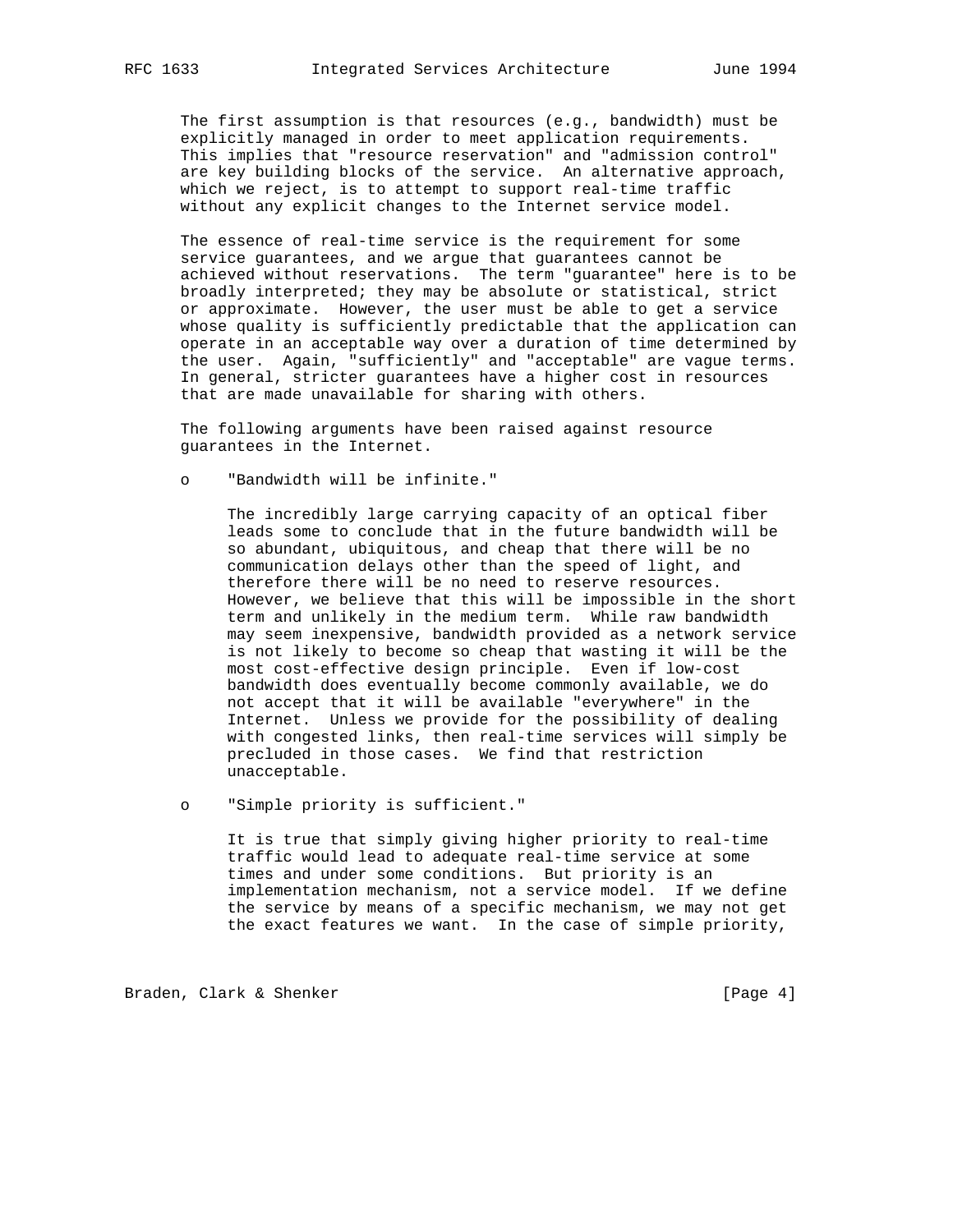the issue is that as soon as there are too many real-time streams competing for the higher priority, every stream is degraded. Restricting our service to this single failure mode is unacceptable. In some cases, users will demand that some streams succeed while some new requests receive a "busy signal".

o "Applications can adapt."

 The development of adaptive real-time applications, such as Jacobson's audio program VAT, does not eliminate the need to bound packet delivery time. Human requirements for interaction and intelligibility limit the possible range of adaptation to network delays. We have seen in real experiments that, while VAT can adapt to network delays of many seconds, the users find that interaction is impossible in these cases.

 We conclude that there is an inescapable requirement for routers to be able to reserve resources, in order to provide special QoS for specific user packet streams, or "flows". This in turn requires flow-specific state in the routers, which represents an important and fundamental change to the Internet model. The Internet architecture was been founded on the concept that all flow-related state should be in the end systems [Clark88]. Designing the TCP/IP protocol suite on this concept led to a robustness that is one of the keys to its success. In section 5 we discuss how the flow state added to the routers for resource reservation can be made "soft", to preserve the robustness of the Internet protocol suite.

 There is a real-world side effect of resource reservation in routers. Since it implies that some users are getting privileged service, resource reservation will need enforcement of policy and administrative controls. This in turn will lead to two kinds of authentication requirements: authentication of users who make reservation requests, and authentication of packets that use the reserved resources. However, these issues are not unique to "IS"; other aspects of the evolution of the Internet, including commercialization and commercial security, are leading to the same requirements. We do not discuss the issues of policy or security further in this memo, but they will require attention.

 We make another fundamental assumption, that it is desirable to use the Internet as a common infrastructure to support both non real-time and real-time communication. One could alternatively build an entirely new, parallel infrastructure for real-time services, leaving the Internet unchanged. We reject this

Braden, Clark & Shenker [Page 5]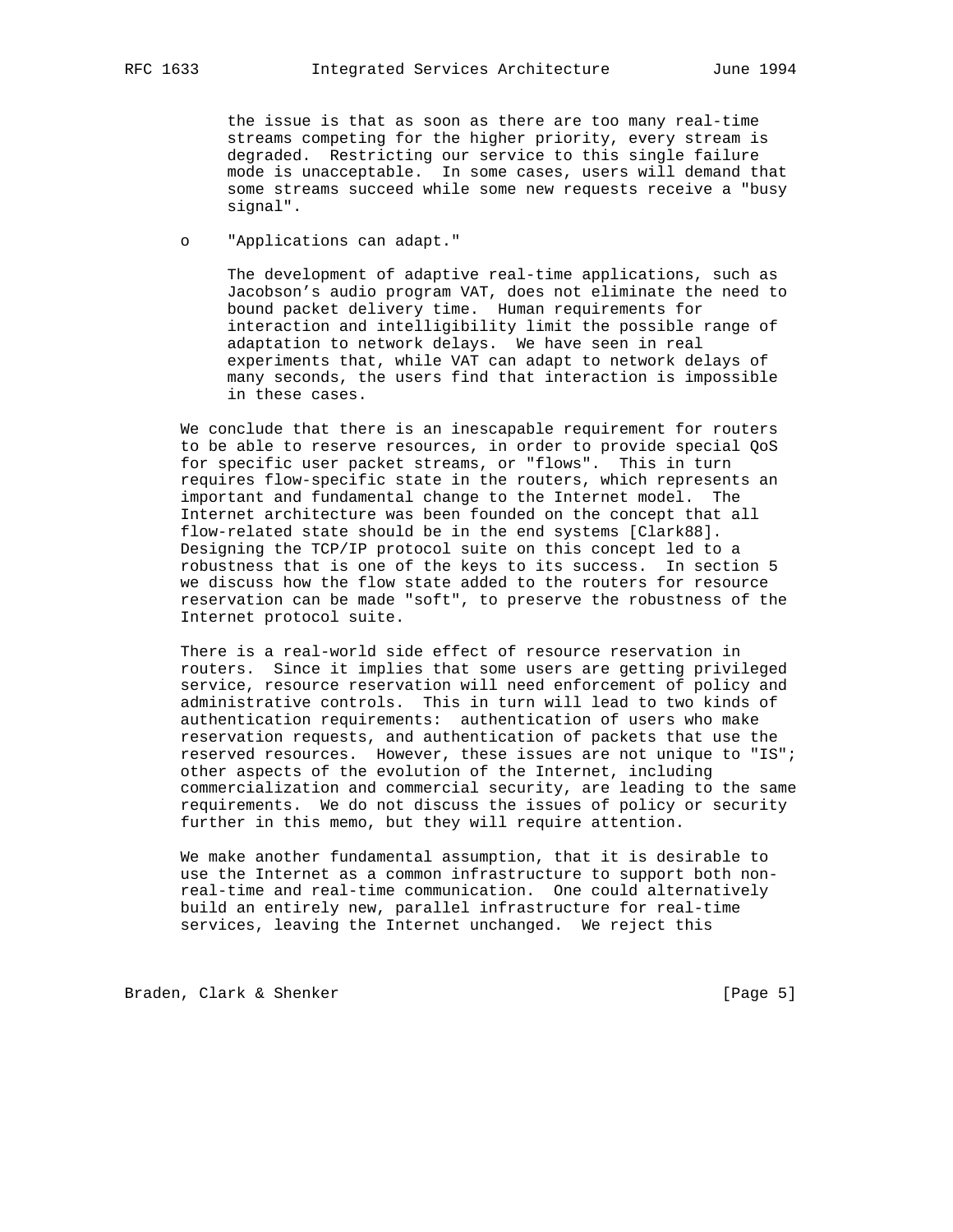approach, as it would lose the significant advantages of statistical sharing between real-time and non-real-time traffic, and it would be much more complex to build and administer than a common infrastructure.

 In addition to this assumption of common infrastructure, we adopt a unified protocol stack model, employing a single internet-layer protocol for both real-time and non-real-time service. Thus, we propose to use the existing internet-layer protocol (e.g., IP or CLNP) for real-time data. Another approach would be to add a new real-time protocol in the internet layer [ST2-90]. Our unified stack approach provides economy of mechanism, and it allows us to fold controlled link-sharing in easily. It also handles the problem of partial coverage, i.e., allowing interoperation between IS-capable Internet systems and systems that have not been extended, without the complexity of tunneling.

 We take the view that there should be a single service model for the Internet. If there were different service models in different parts of the Internet, it is very difficult to see how any end to-end service quality statements could be made. However, a single service model does not necessarily imply a single implementation for packet scheduling or admission control. Although specific packet scheduling and admission control mechanisms that satisfy our service model have been developed, it is quite possible that other mechanisms will also satisfy the service model. The reference implementation framework, introduced below, is intended to allow discussion of implementation issues without mandating a single design.

 Based upon these considerations, we believe that an IS extension that includes additional flow state in routers and an explicit setup mechanism is necessary to provide the needed service. A partial solution short of this point would not be a wise investment. We believe that the extensions we propose preserve the essential robustness and efficiency of the Internet architecture, and they allow efficient management of the network resources; these will be important goals even if bandwidth becomes very inexpensive.

2.2 Reference Implementation Framework

 We propose a reference implementation framework to realize the IS model. This framework includes four components: the packet scheduler, the admission control routine, the classifier, and the reservation setup protocol. These are discussed briefly below and more fully in Sections 4 and 5.

Braden, Clark & Shenker [Page 6]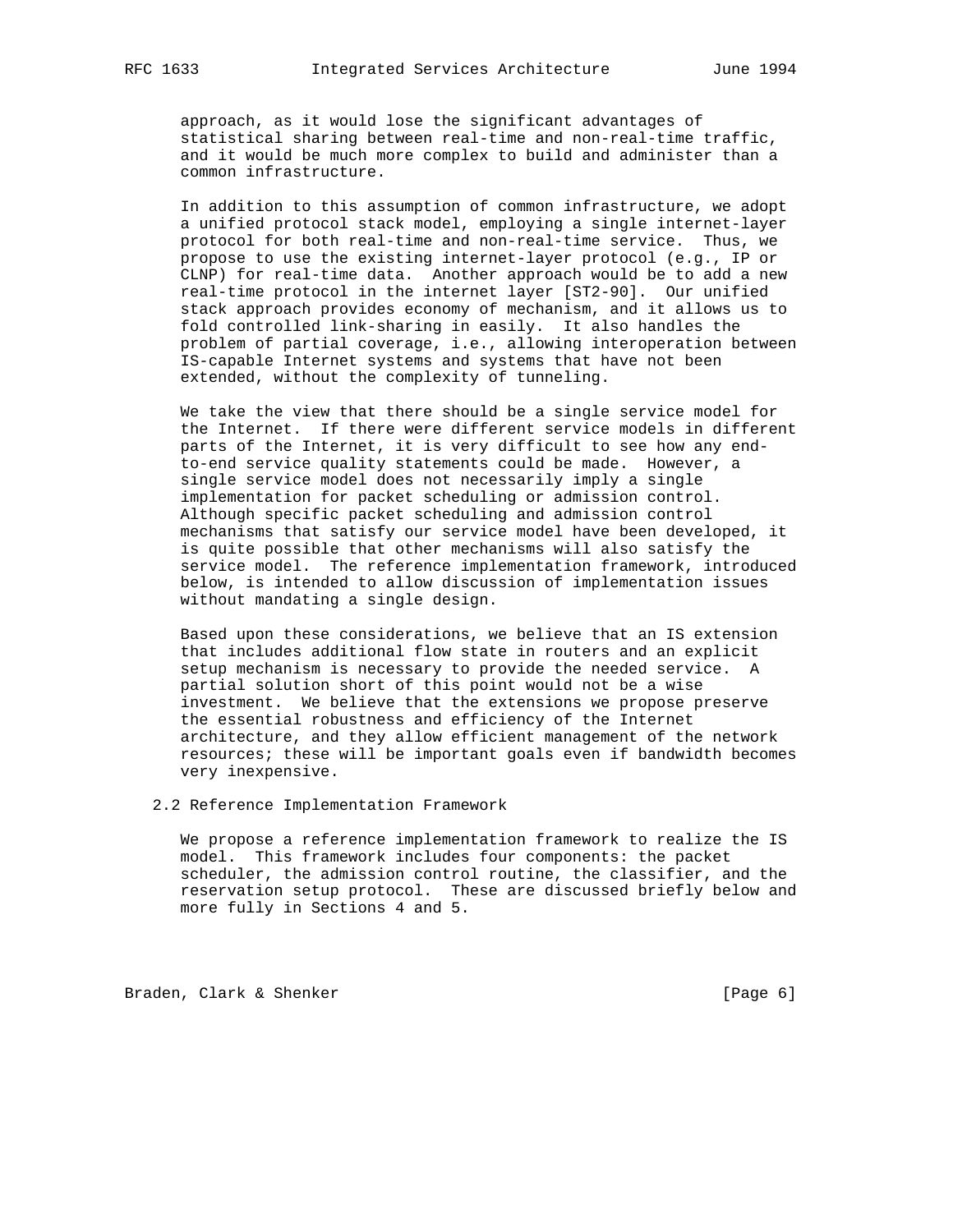In the ensuing discussion, we define the "flow" abstraction as a distinguishable stream of related datagrams that results from a single user activity and requires the same QoS. For example, a flow might consist of one transport connection or one video stream between a given host pair. It is the finest granularity of packet stream distinguishable by the IS. We define a flow to be simplex, i.e., to have a single source but N destinations. Thus, an N-way teleconference will generally require N flows, one originating at each site.

 In today's Internet, IP forwarding is completely egalitarian; all packets receive the same quality of service, and packets are typically forwarded using a strict FIFO queueing discipline. For integrated services, a router must implement an appropriate QoS for each flow, in accordance with the service model. The router function that creates different qualities of service is called "traffic control". Traffic control in turn is implemented by three components: the packet scheduler, the classifier, and admission control.

o Packet Scheduler

 The packet scheduler manages the forwarding of different packet streams using a set of queues and perhaps other mechanisms like timers. The packet scheduler must be implemented at the point where packets are queued; this is the output driver level of a typical operating system, and corresponds to the link layer protocol. The details of the scheduling algorithm may be specific to the particular output medium. For example, the output driver will need to invoke the appropriate link-layer controls when interfacing to a network technology that has an internal bandwidth allocation mechanism.

 An experimental packet scheduler has been built that implements the IS model described in Section 3 and [SCZ93]; this is known as the CSZ scheduler and is discussed further in Section 4. We note that the CSZ scheme is not mandatory to accomplish our service model; indeed for parts of the network that are known always to be underloaded, FIFO will deliver satisfactory service.

 There is another component that could be considered part of the packet scheduler or separate: the estimator [Jacobson91]. This algorithm is used to measure properties of the outgoing traffic stream, to develop statistics that control packet scheduling and admission control. This memo will consider the estimator to be a part of the packet scheduler.

Braden, Clark & Shenker [Page 7]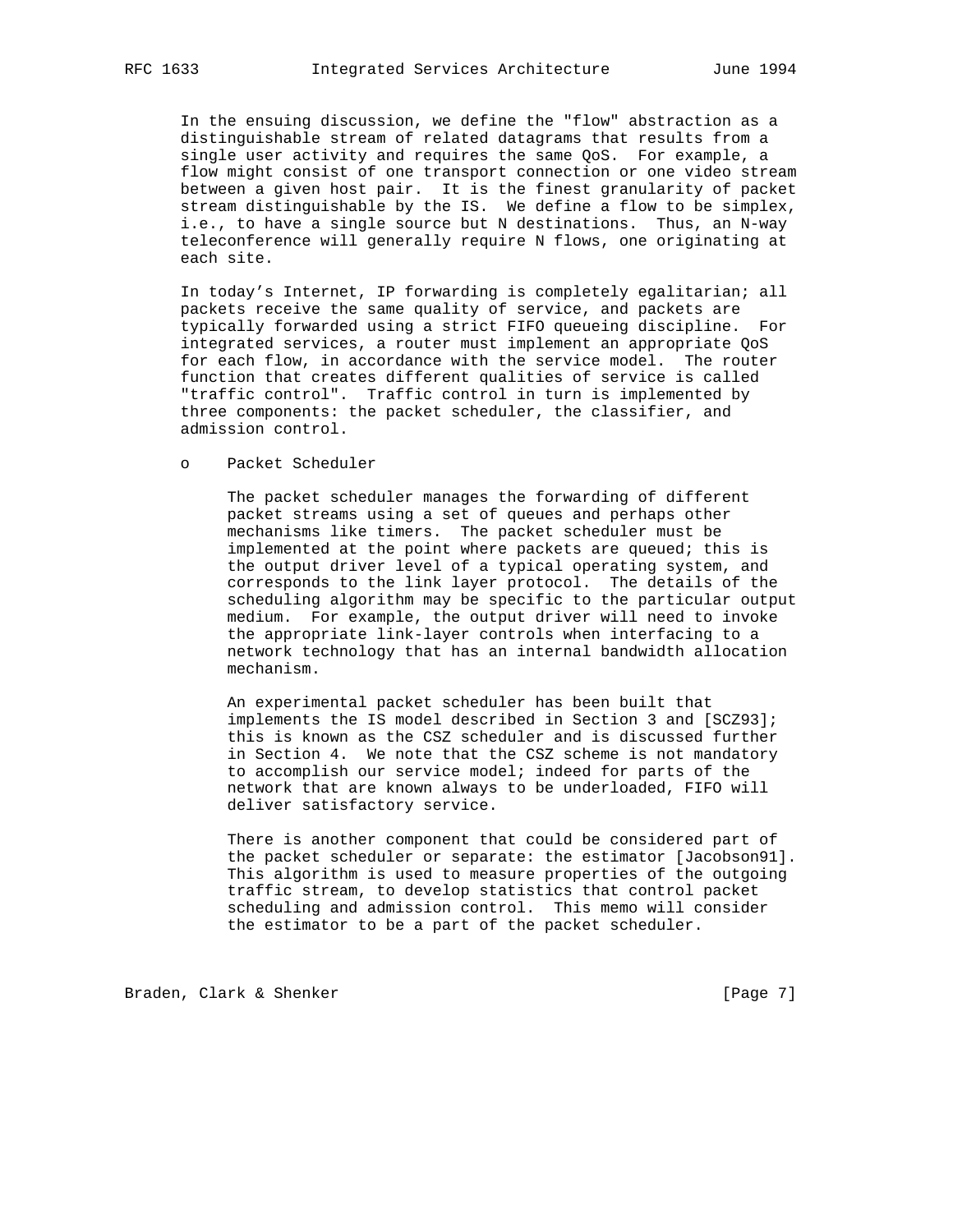## o Classifier

 For the purpose of traffic control (and accounting), each incoming packet must be mapped into some class; all packets in the same class get the same treatment from the packet scheduler. This mapping is performed by the classifier. Choice of a class may be based upon the contents of the existing packet header(s) and/or some additional classification number added to each packet.

 A class might correspond to a broad category of flows, e.g., all video flows or all flows attributable to a particular organization. On the other hand, a class might hold only a single flow. A class is an abstraction that may be local to a particular router; the same packet may be classified differently by different routers along the path. For example, backbone routers may choose to map many flows into a few aggregated classes, while routers nearer the periphery, where there is much less aggregation, may use a separate class for each flow.

#### o Admission Control

 Admission control implements the decision algorithm that a router or host uses to determine whether a new flow can be granted the requested QoS without impacting earlier guarantees. Admission control is invoked at each node to make a local accept/reject decision, at the time a host requests a real-time service along some path through the Internet. The admission control algorithm must be consistent with the service model, and it is logically part of traffic control. Although there are still open research issues in admission control, a first cut exists [JCSZ92].

 Admission control is sometimes confused with policing or enforcement, which is a packet-by-packet function at the "edge" of the network to ensure that a host does not violate its promised traffic characteristics. We consider policing to be one of the functions of the packet scheduler.

 In addition to ensuring that QoS guarantees are met, admission control will be concerned with enforcing administrative policies on resource reservations. Some policies will demand authentication of those requesting reservations. Finally, admission control will play an

Braden, Clark & Shenker [Page 8]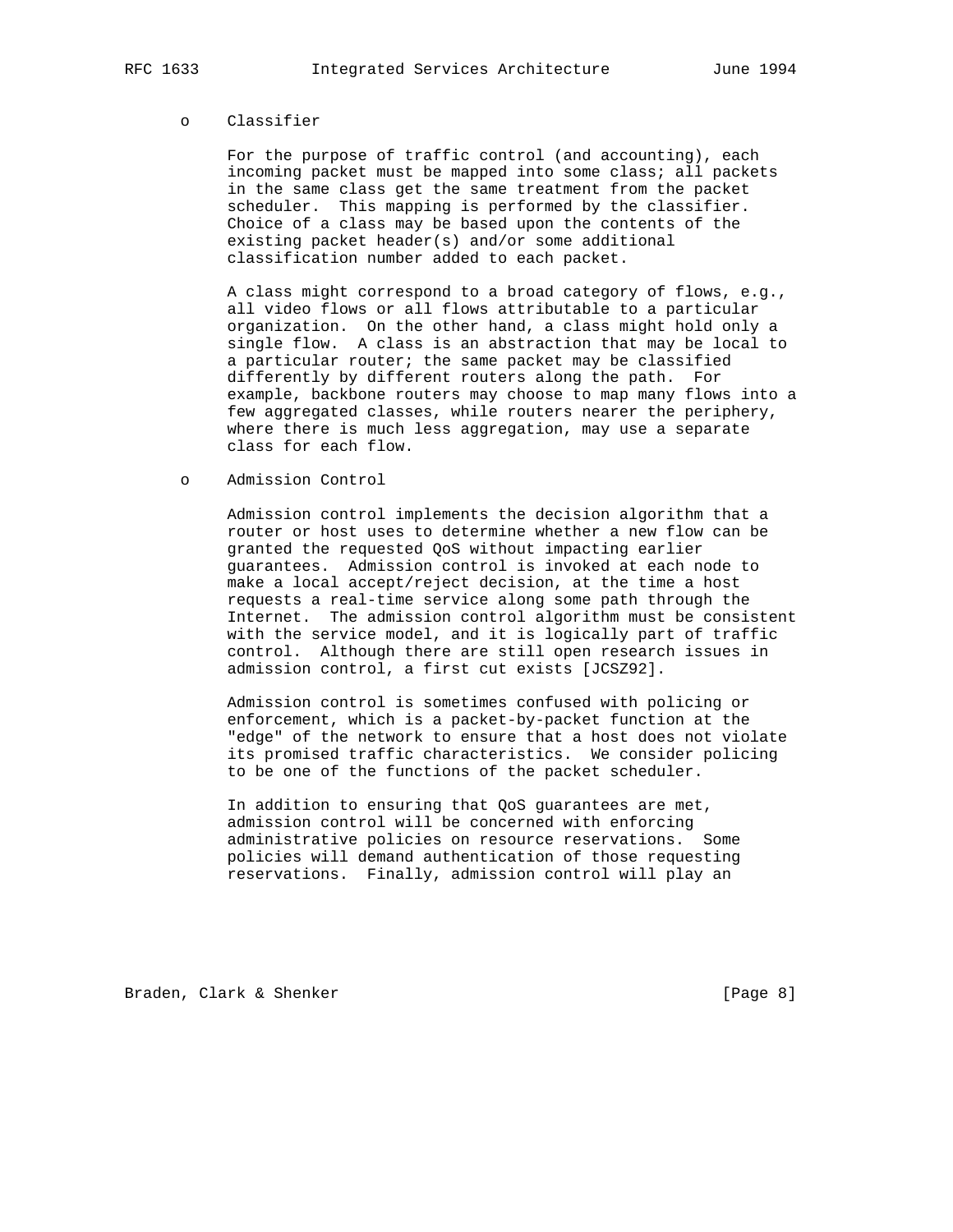important role in accounting and administrative reporting.

 The fourth and final component of our implementation framework is a reservation setup protocol, which is necessary to create and maintain flow-specific state in the endpoint hosts and in routers along the path of a flow. Section discusses a reservation setup protocol called RSVP (for "ReSerVation Protocol") [RSVP93a, RSVP93b]. It may not be possible to insist that there be only one reservation protocol in the Internet, but we will argue that multiple choices for reservation protocols will cause confusion. We believe that multiple protocols should exist only if they support different modes of reservation.

 The setup requirements for the link-sharing portion of the service model are far less clear than those for resource reservations. While we expect that much of this can be done through network management interfaces, and thus need not be part of the overall architecture, we may also need RSVP to play a role in providing the required state.

 In order to state its resource requirements, an application must specify the desired QoS using a list of parameters that is called a "flowspec" [Partridge92]. The flowspec is carried by the reservation setup protocol, passed to admission control for to test for acceptability, and ultimately used to parametrize the packet scheduling mechanism.

 Figure shows how these components might fit into an IP router that has been extended to provide integrated services. The router has two broad functional divisions: the forwarding path below the double horizontal line, and the background code above the line.

 The forwarding path of the router is executed for every packet and must therefore be highly optimized. Indeed, in most commercial routers, its implementation involves a hardware assist. The forwarding path is divided into three sections: input driver, internet forwarder, and output driver. The internet forwarder interprets the internetworking protocol header appropriate to the protocol suite, e.g., the IP header for TCP/IP, or the CLNP header for OSI. For each packet, an internet forwarder executes a suite-dependent classifier and then passes the packet and its class to the appropriate output driver. A classifier must be both general and efficient. For efficiency, a common mechanism should be used for both resource classification and route lookup.

 The output driver implements the packet scheduler. (Layerists will observe that the output driver now has two distinct sections: the packet scheduler that is largely independent of the detailed

Braden, Clark & Shenker [Page 9]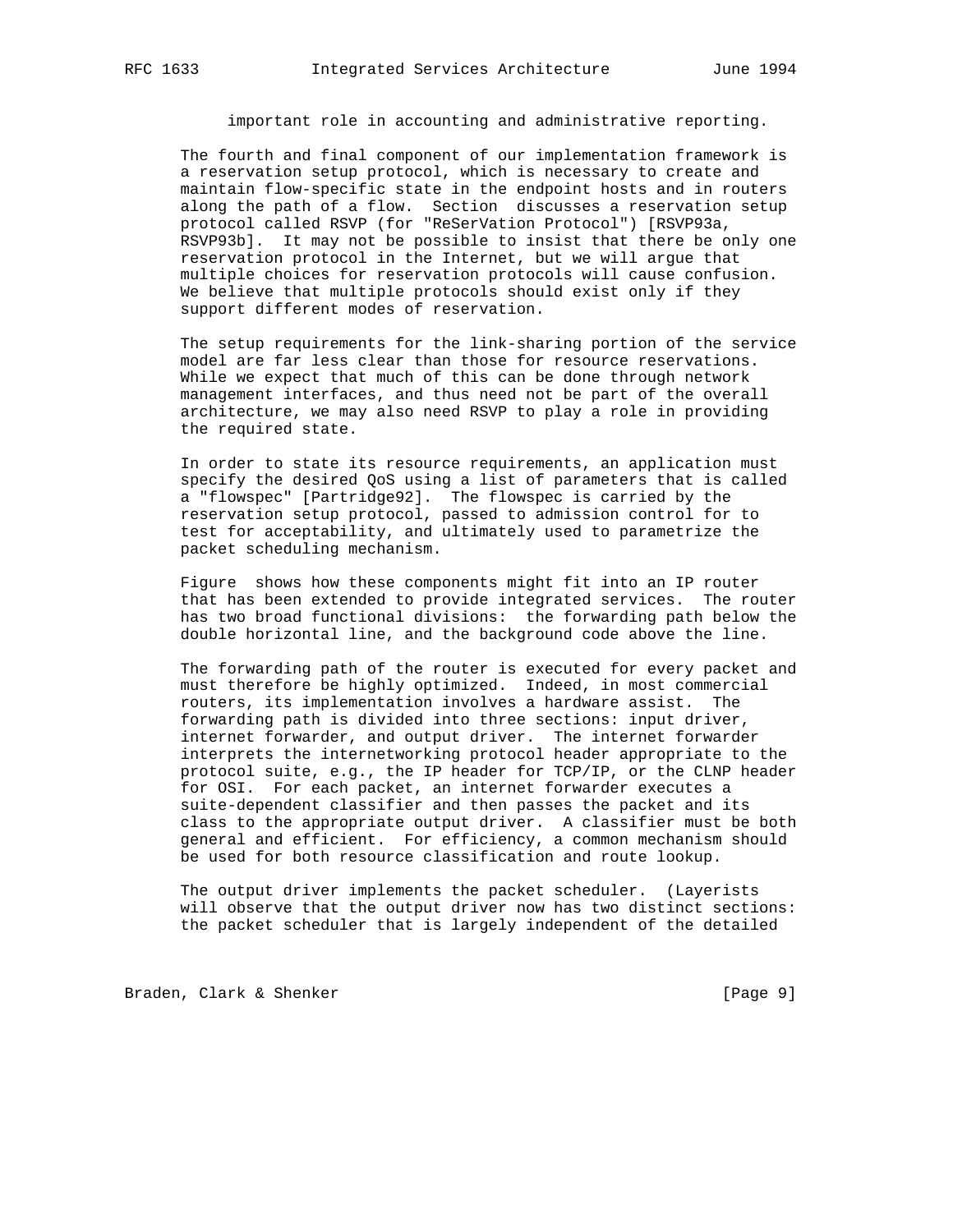mechanics of the interface, and the actual I/O driver that is only concerned with the grittiness of the hardware. The estimator lives somewhere in between. We only note this fact, without suggesting that it be elevated to a principle.).



Figure 1: Implementation Reference Model for Routers

 The background code is simply loaded into router memory and executed by a general-purpose CPU. These background routines create data structures that control the forwarding path. The routing agent implements a particular routing protocol and builds a routing database. The reservation setup agent implements the protocol used to set up resource reservations; see Section . If admission control gives the "OK" for a new request, the appropriate changes are made to the classifier and packet scheduler database to implement the desired QoS. Finally, every router supports an agent for network management. This agent must be able to modify the classifier and packet scheduler databases to set up controlled link-sharing and to set admission control policies.

Braden, Clark & Shenker [Page 10]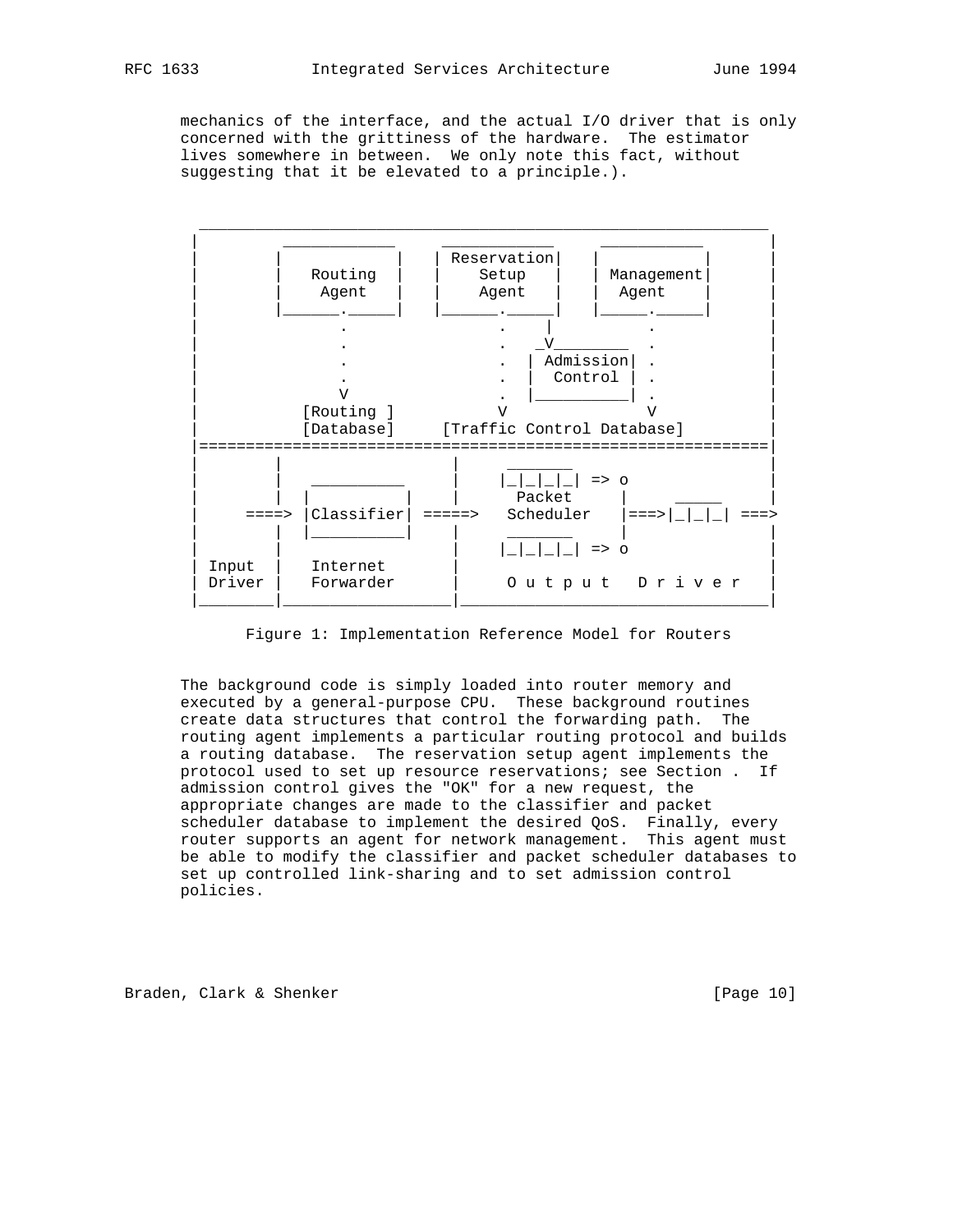The implementation framework for a host is generally similar to that for a router, with the addition of applications. Rather than being forwarded, host data originates and terminates in an application. An application needing a real-time QoS for a flow must somehow invoke a local reservation setup agent. The best way to interface to applications is still to be determined. For example, there might be an explicit API for network resource setup, or the setup might be invoked implicitly as part of the operating system scheduling function. The IP output routine of a host may need no classifier, since the class assignment for a packet can be specified in the local I/O control structure corresponding to the flow.

 In routers, integrated service will require changes to both the forwarding path and the background functions. The forwarding path, which may depend upon hardware acceleration for performance, will be the more difficult and costly to change. It will be vital to choose a set of traffic control mechanisms that is general and adaptable to a wide variety of policy requirements and future circumstances, and that can be implemented efficiently.

3. Integrated Services Model

 A service model is embedded within the network service interface invoked by applications to define the set of services they can request. While both the underlying network technology and the overlying suite of applications will evolve, the need for compatibility requires that this service interface remain relatively stable (or, more properly, extensible; we do expect to add new services in the future but we also expect that it will be hard to change existing services). Because of its enduring impact, the service model should not be designed in reference to any specific network artifact but rather should be based on fundamental service requirements.

 We now briefly describe a proposal for a core set of services for the Internet; this proposed core service model is more fully described in [SCZ93a, SCZ93b]. This core service model addresses those services which relate most directly to the time-of-delivery of packets. We leave the remaining services (such as routing, security, or stream synchronization) for other standardization venues. A service model consists of a set of service commitments; in response to a service request the network commits to deliver some service. These service commitments can be categorized by the entity to whom they are made: they can be made to either individual flows or to collective entities (classes of flows). The service commitments made to individual flows are intended to provide reasonable application performance, and thus are driven by the ergonomic requirements of the applications; these

Braden, Clark & Shenker [Page 11]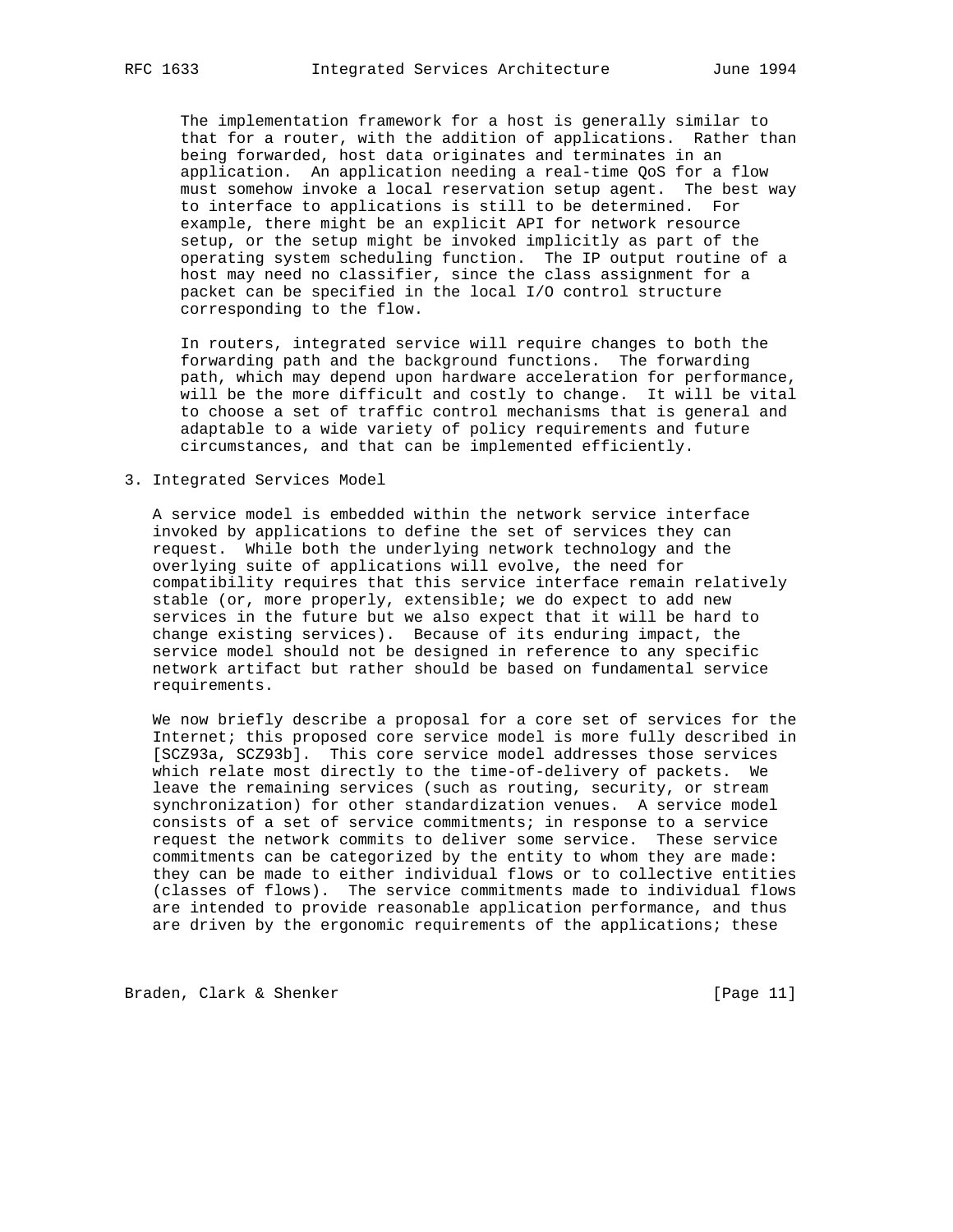service commitments relate to the quality of service delivered to an individual flow. The service commitments made to collective entities are driven by resource-sharing, or economic, requirements; these service commitments relate to the aggregate resources made available to the various entities.

 In this section we start by exploring the service requirements of individual flows and propose a corresponding set of services. We then discuss the service requirements and services for resource sharing. Finally, we conclude with some remarks about packet dropping.

## 3.1 Quality of Service Requirements

 The core service model is concerned almost exclusively with the time-of-delivery of packets. Thus, per-packet delay is the central quantity about which the network makes quality of service commitments. We make the even more restrictive assumption that the only quantity about which we make quantitative service commitments are bounds on the maximum and minimum delays.

 The degree to which application performance depends on low delay service varies widely, and we can make several qualitative distinctions between applications based on the degree of their dependence. One class of applications needs the data in each packet by a certain time and, if the data has not arrived by then, the data is essentially worthless; we call these real-time applications. Another class of applications will always wait for data to arrive; we call these " elastic" applications. We now consider the delay requirements of these two classes separately.

3.1.1 Real-Time Applications

 An important class of such real-time applications, which are the only real-time applications we explicitly consider in the arguments that follow, are "playback" applications. In a playback application, the source takes some signal, packetizes it, and then transmits the packets over the network. The network inevitably introduces some variation in the delay of the delivered packets. The receiver depacketizes the data and then attempts to faithfully play back the signal. This is done by buffering the incoming data and then replaying the signal at some fixed offset delay from the original departure time; the term "playback point" refers to the point in time which is offset from the original departure time by this fixed delay. Any data that arrives before its associated playback point can be used to reconstruct the signal; data arriving after the playback point is essentially useless in reconstructing the

Braden, Clark & Shenker [Page 12]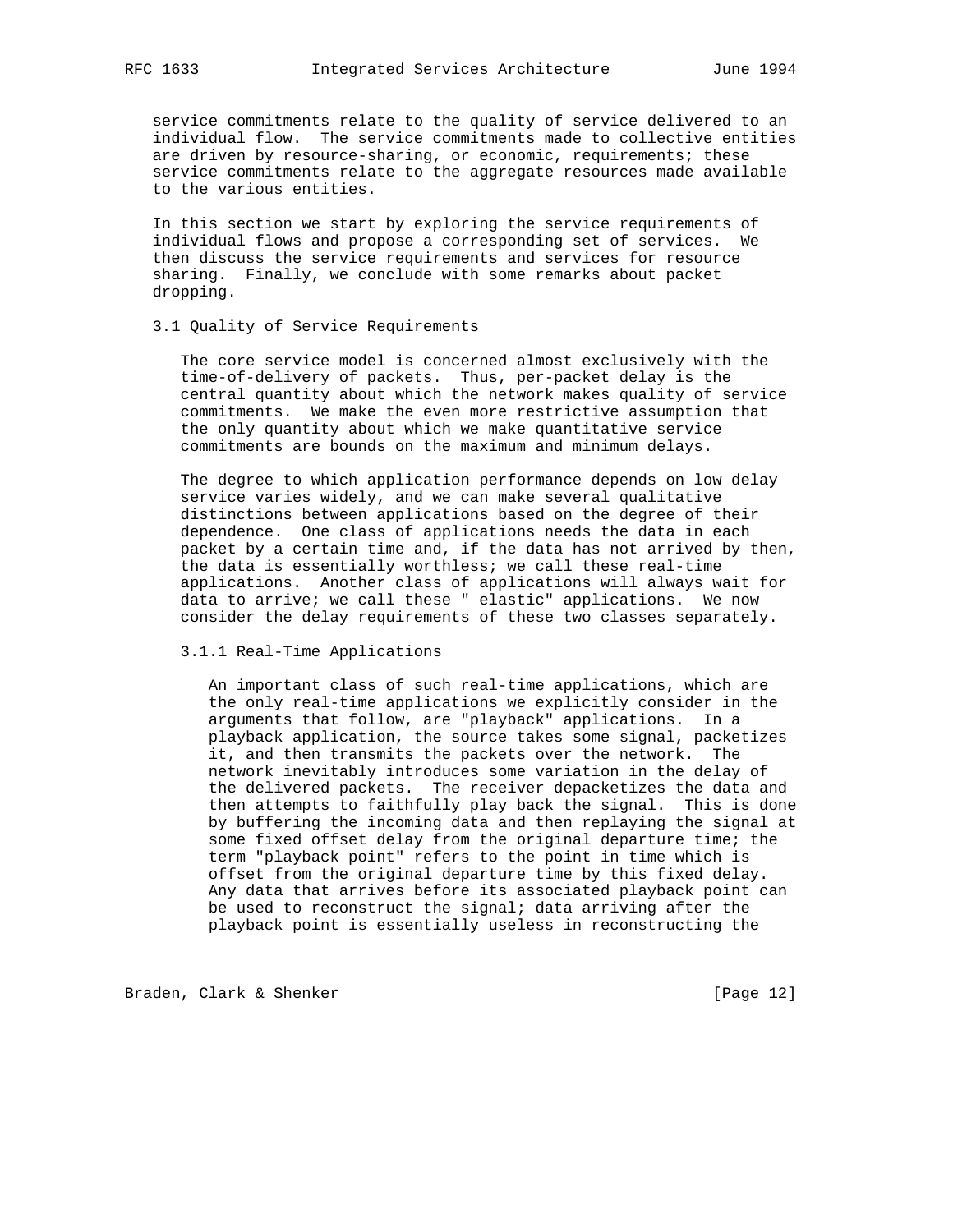real-time signal.

 In order to choose a reasonable value for the offset delay, an application needs some "a priori" characterization of the maximum delay its packets will experience. This "a priori" characterization could either be provided by the network in a quantitative service commitment to a delay bound, or through the observation of the delays experienced by the previously arrived packets; the application needs to know what delays to expect, but this expectation need not be constant for the entire duration of the flow.

 The performance of a playback application is measured along two dimensions: latency and fidelity. Some playback applications, in particular those that involve interaction between the two ends of a connection such as a phone call, are rather sensitive to the latency; other playback applications, such as transmitting a movie or lecture, are not. Similarly, applications exhibit a wide range of sensitivity to loss of fidelity. We will consider two somewhat artificially dichotomous classes: intolerant applications, which require an absolutely faithful playback, and tolerant applications, which can tolerate some loss of fidelity. We expect that the vast bulk of audio and video applications will be tolerant, but we also suspect that there will be other applications, such as circuit emulation, that are intolerant.

 Delay can affect the performance of playback applications in two ways. First, the value of the offset delay, which is determined by predictions about the future packet delays, determines the latency of the application. Second, the delays of individual packets can decrease the fidelity of the playback by exceeding the offset delay; the application then can either change the offset delay in order to play back late packets (which introduces distortion) or merely discard late packets (which creates an incomplete signal). The two different ways of coping with late packets offer a choice between an incomplete signal and a distorted one, and the optimal choice will depend on the details of the application, but the important point is that late packets necessarily decrease fidelity.

 Intolerant applications must use a fixed offset delay, since any variation in the offset delay will introduce some distortion in the playback. For a given distribution of packet delays, this fixed offset delay must be larger than the absolute maximum delay, to avoid the possibility of late packets. Such an application can only set its offset delay

Braden, Clark & Shenker [Page 13]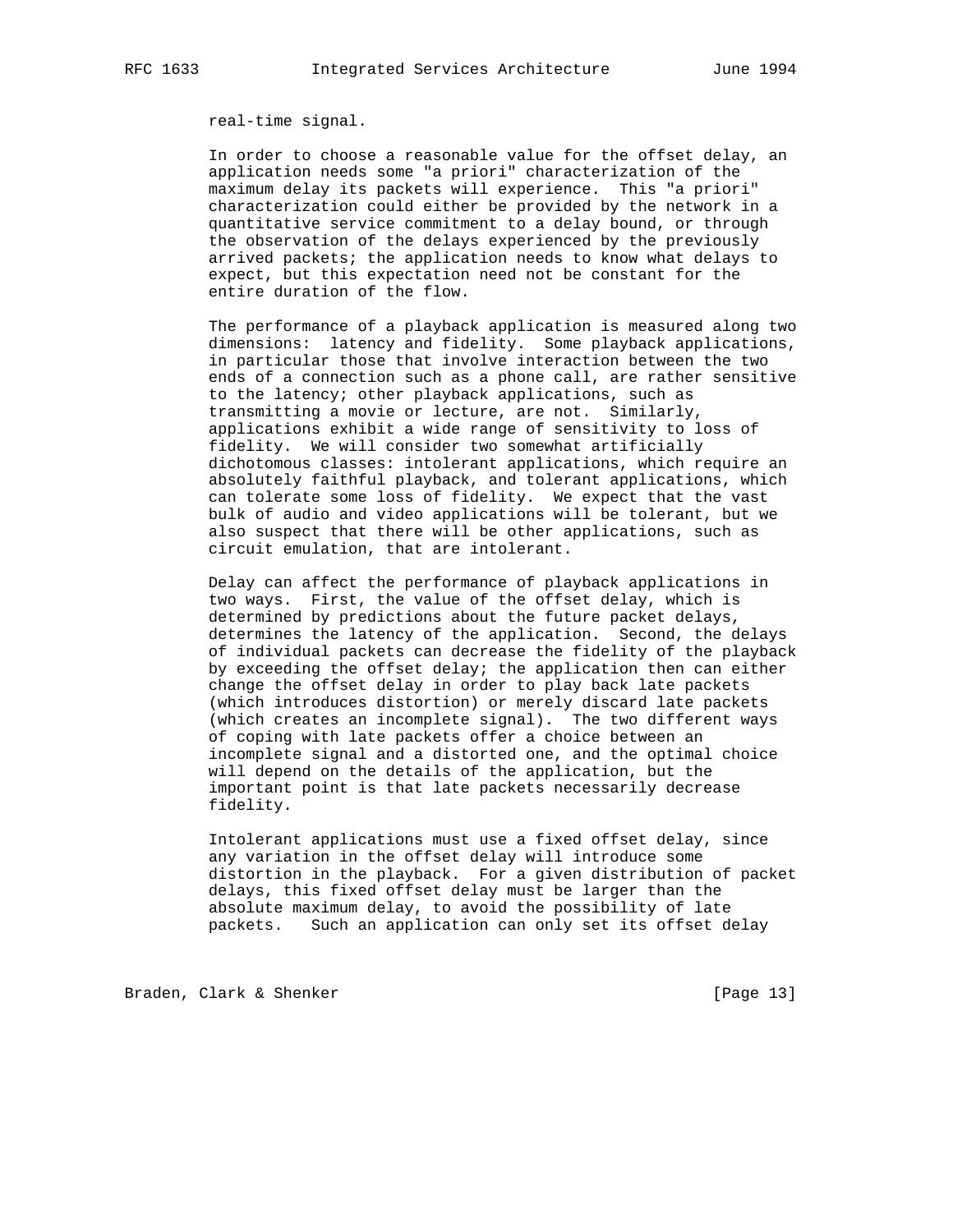appropriately if it is given a perfectly reliable upper bound on the maximum delay of each packet. We call a service characterized by a perfectly reliable upper bound on delay " guaranteed service", and propose this as the appropriate service model for intolerant playback applications.

 In contrast, tolerant applications need not set their offset delay greater than the absolute maximum delay, since they can tolerate some late packets. Moreover, instead of using a single fixed value for the offset delay, they can attempt to reduce their latency by varying their offset delays in response to the actual packet delays experienced in the recent past. We call applications which vary their offset delays in this manner "adaptive" playback applications.

 For tolerant applications we propose a service model called " predictive service" which supplies a fairly reliable, but not perfectly reliable, delay bound. This bound, in contrast to the bound in the guaranteed service, is not based on worst case assumptions on the behavior of other flows. Instead, this bound might be computed with properly conservative predictions about the behavior of other flows. If the network turns out to be wrong and the bound is violated, the application's performance will perhaps suffer, but the users are willing to tolerate such interruptions in service in return for the presumed lower cost of the service. Furthermore, because many of the tolerant applications are adaptive, we augment the predictive service to also give "minimax" service, which is to attempt to minimize the ex post maximum delay. This service is not trying to minimize the delay of every packet, but rather is trying to pull in the tail of the delay distribution.

 It is clear that given a choice, with all other things being equal, an application would perform no worse with absolutely reliable bounds than with fairly reliable bounds. Why, then, do we offer predictive service? The key consideration here is efficiency; when one relaxes the service requirements from perfectly to fairly reliable bounds, this increases the level of network utilization that can be sustained, and thus the price of the predictive service will presumably be lower than that of guaranteed service. The predictive service class is motivated by the conjecture that the performance penalty will be small for tolerant applications but the overall efficiency gain will be quite large.

 In order to provide a delay bound, the nature of the traffic from the source must be characterized, and there must be some admission control algorithm which insures that a requested flow

Braden, Clark & Shenker [Page 14]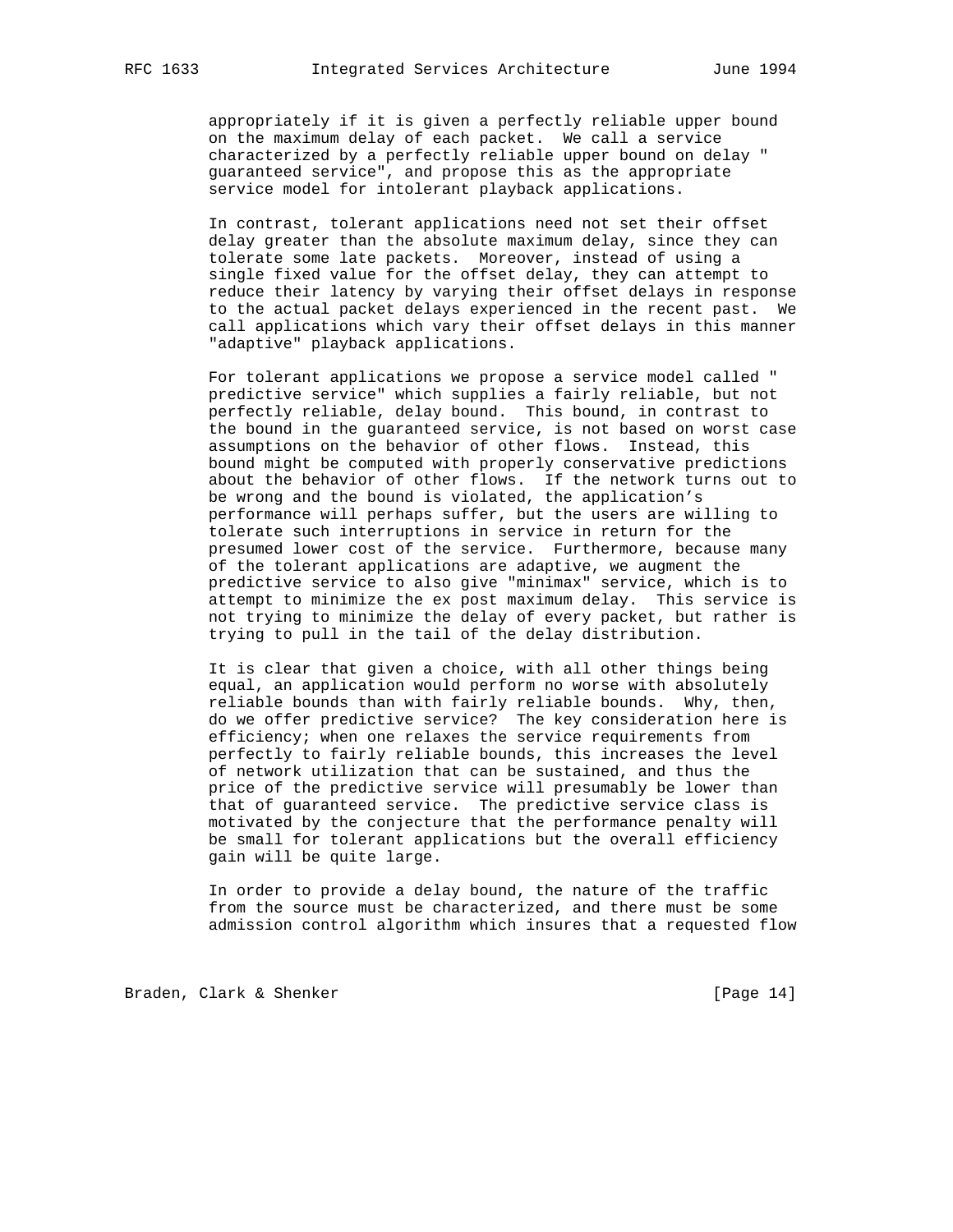can actually be accommodated. A fundamental point of our overall architecture is that traffic characterization and admission control are necessary for these real-time delay bound services. So far we have assumed that an application's data generation process is an intrinsic property unaffected by the network. However, there are likely to be many audio and video applications which can adjust their coding scheme and thus can alter the resulting data generation process depending on the network service available. This alteration of the coding scheme will present a tradeoff between fidelity (of the coding scheme itself, not of the playback process) and the bandwidth requirements of the flow. Such "rate-adaptive" playback applications have the advantage that they can adjust to the current network conditions not just by resetting their playback point but also by adjusting the traffic pattern itself. For rate-adaptive applications, the traffic characterizations used in the service commitment are not immutable. We can thus augment the service model by allowing the network to notify (either implicitly through packet drops or explicitly through control packets) rate-adaptive applications to change their traffic characterization.

## 3.1.2 Elastic Applications

 While real-time applications do not wait for late data to arrive, elastic applications will always wait for data to arrive. It is not that these applications are insensitive to delay; to the contrary, significantly increasing the delay of a packet will often harm the application's performance. Rather, the key point is that the application typically uses the arriving data immediately, rather than buffering it for some later time, and will always choose to wait for the incoming data rather than proceed without it. Because arriving data can be used immediately, these applications do not require any a priori characterization of the service in order for the application to function. Generally speaking, it is likely that for a given distribution of packet delays, the perceived performance of elastic applications will depend more on the average delay than on the tail of the delay distribution. One can think of several categories of such elastic applications: interactive burst (Telnet, X, NFS), interactive bulk transfer (FTP), and asynchronous bulk transfer (electronic mail, FAX). The delay requirements of these elastic applications vary from rather demanding for interactive burst applications to rather lax for asynchronous bulk transfer, with interactive bulk transfer being intermediate between them.

Braden, Clark & Shenker [Page 15]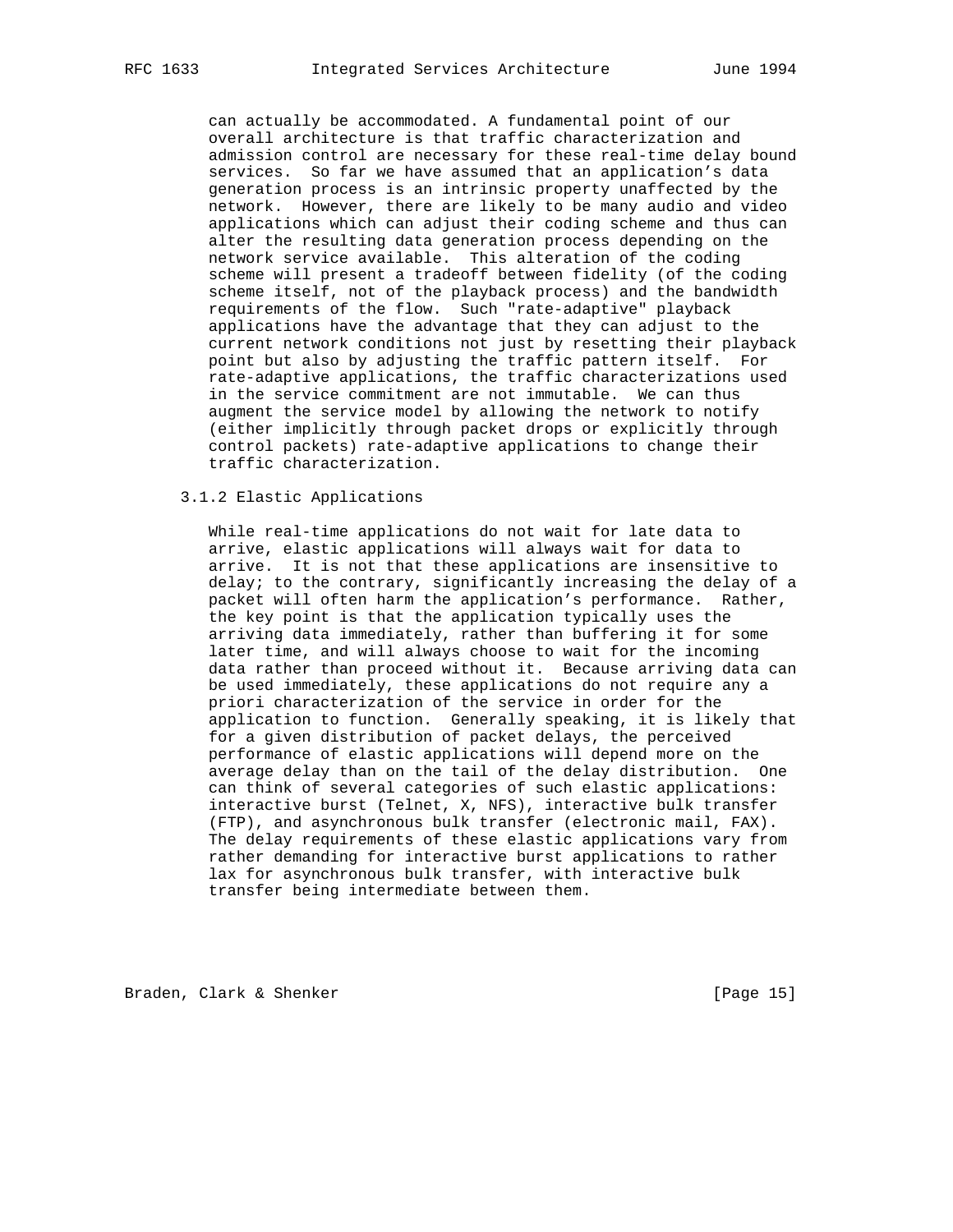An appropriate service model for elastic applications is to provide "as-soon-as-possible", or ASAP service. (For compatibility with historical usage, we will use the term best-effort service when referring to ASAP service.). We furthermore propose to offer several classes of best-effort service to reflect the relative delay sensitivities of different elastic applications. This service model allows interactive burst applications to have lower delays than interactive bulk applications, which in turn would have lower delays than asynchronous bulk applications. In contrast to the real-time service models, applications using this service are not subject to admission control.

 The taxonomy of applications into tolerant playback, intolerant playback, and elastic is neither exact nor complete, but was only used to guide the development of the core service model. The resulting core service model should be judged not on the validity of the underlying taxonomy but rather on its ability to adequately meet the needs of the entire spectrum of applications. In particular, not all real-time applications are playback applications; for example, one might imagine a visualization application which merely displayed the image encoded in each packet whenever it arrived. However, non playback applications can still use either the guaranteed or predictive real-time service model, although these services are not specifically tailored to their needs. Similarly, playback applications cannot be neatly classified as either tolerant or intolerant, but rather fall along a continuum; offering both guaranteed and predictive service allows applications to make their own tradeoff between fidelity, latency, and cost. Despite these obvious deficiencies in the taxonomy, we expect that it describes the service requirements of current and future applications well enough so that our core service model can adequately meet all application needs.

3.2 Resource-Sharing Requirements and Service Models

 The last section considered quality of service commitments; these commitments dictate how the network must allocate its resources among the individual flows. This allocation of resources is typically negotiated on a flow-by-flow basis as each flow requests admission to the network, and does not address any of the policy issues that arise when one looks at collections of flows. To address these collective policy issues, we now discuss resource sharing service commitments. Recall that for individual quality of service commitments we focused on delay as the only quantity of interest. Here, we postulate that the quantity of primary interest in resource-sharing is aggregate bandwidth on individual

Braden, Clark & Shenker [Page 16]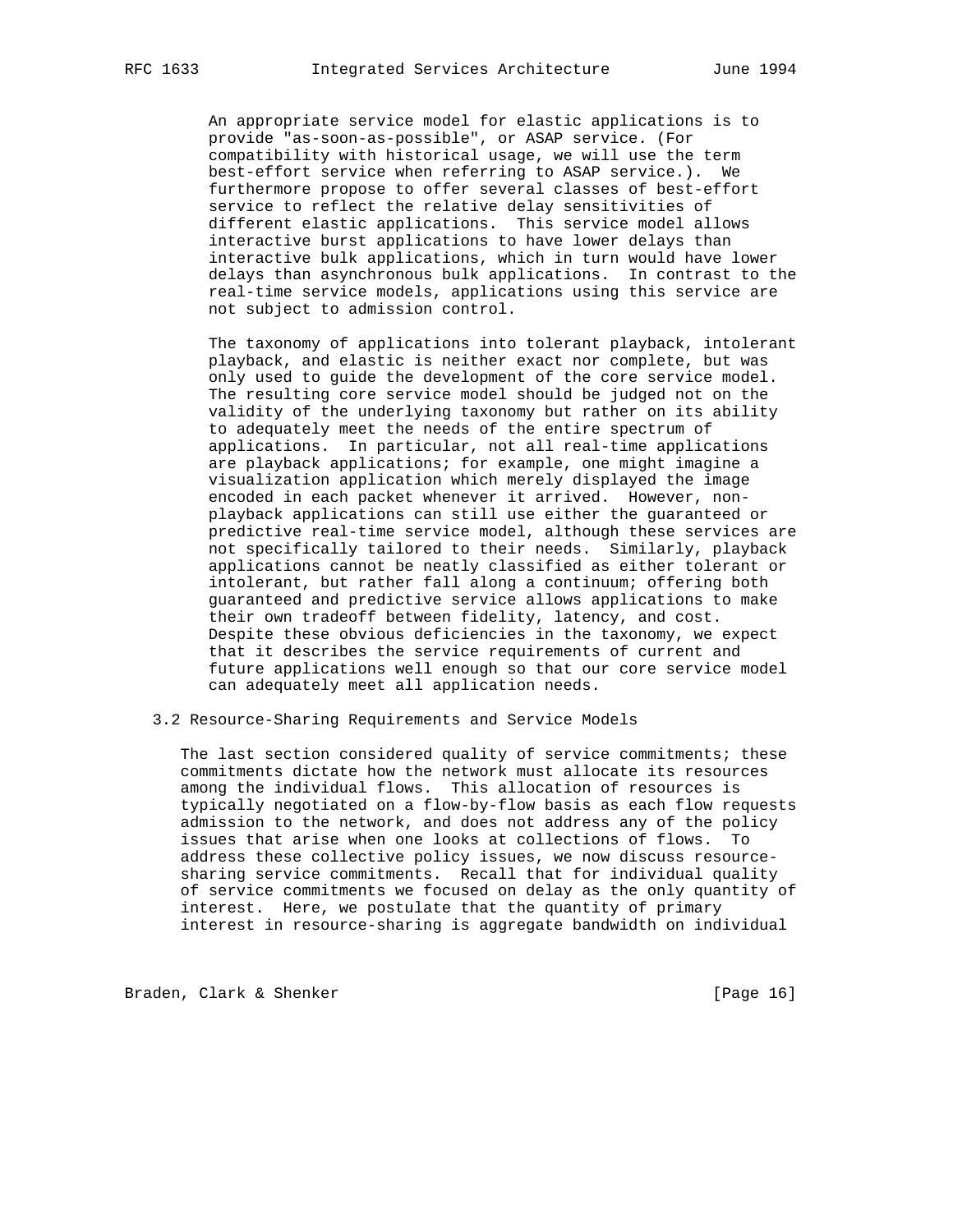links. Thus, this component of the service model, called "link sharing", addresses the question of how to share the aggregate bandwidth of a link among various collective entities according to some set of specified shares. There are several examples that are commonly used to explain the requirement of link-sharing among collective entities.

 Multi-entity link-sharing. -- A link may be purchased and used jointly by several organizations, government agencies or the like. They may wish to insure that under overload the link is shared in a controlled way, perhaps in proportion to the capital investment of each entity. At the same time, they might wish that when the link is underloaded, any one of the entities could utilize all the idle bandwidth.

 Multi-protocol link-sharing -- In a multi-protocol Internet, it may be desired to prevent one protocol family (DECnet, IP, IPX, OSI, SNA, etc.) from overloading the link and excluding the other families. This is important because different families may have different methods of detecting and responding to congestion, and some methods may be more "aggressive" than others. This could lead to a situation in which one protocol backs off more rapidly than another under congestion, and ends up getting no bandwidth. Explicit control in the router may be required to correct this. Again, one might expect that this control should apply only under overload, while permitting an idle link to be used in any proportion.

 Multi-service sharing -- Within a protocol family such as IP, an administrator might wish to limit the fraction of bandwidth allocated to various service classes. For example, an administrator might wish to limit the amount of real-time traffic to some fraction of the link, to avoid preempting elastic traffic such as FTP.

 In general terms, the link-sharing service model is to share the aggregate bandwidth according to some specified shares. We can extend this link-sharing service model to a hierarchical version. For instance, a link could be divided between a number of organizations, each of which would divide the resulting allocation among a number of protocols, each of which would be divided among a number of services. Here, the sharing is defined by a tree with shares assigned to each leaf node.

 An idealized fluid model of instantaneous link-sharing with proportional sharing of excess is the fluid processor sharing model (introduced in [DKS89] and further explored in [Parekh92] and generalized to the hierarchical case) where at every instant

Braden, Clark & Shenker [Page 17]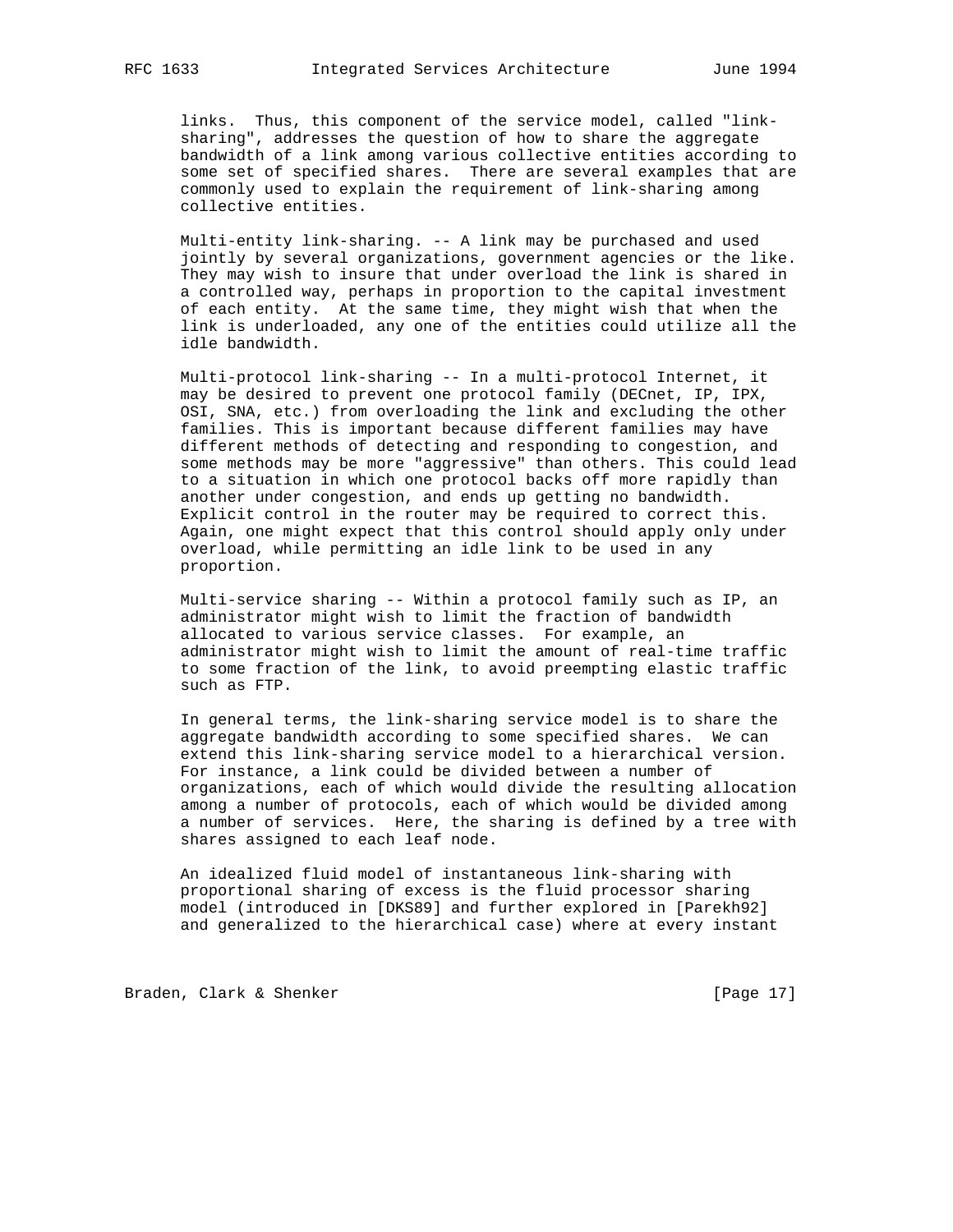the available bandwidth is shared between the active entities (i.e., those having packets in the queue) in proportion to the assigned shares of the resource. This fluid model exhibits the desired policy behavior but is, of course, an unrealistic idealization. We then propose that the actual service model should be to approximate, as closely as possible, the bandwidth shares produced by this ideal fluid model. It is not necessary to require that the specific order of packet departures match those of the fluid model since we presume that all detailed per-packet delay requirements of individual flows are addressed through quality of service commitments and, furthermore, the satisfaction with the link-sharing service delivered will probably not depend very sensitively on small deviations from the scheduling implied by the fluid link-sharing model.

 We previously observed that admission control was necessary to ensure that the real-time service commitments could be met. Similarly, admission control will again be necessary to ensure that the link-sharing commitments can be met. For each entity, admission control must keep the cumulative guaranteed and predictive traffic from exceeding the assigned link-share.

## 3.3 Packet Dropping

 So far, we have implicitly assumed that all packets within a flow were equally important. However, in many audio and video streams, some packets are more valuable than others. We therefore propose augmenting the service model with a "preemptable" packet service, whereby some of the packets within a flow could be marked as preemptable. When the network was in danger of not meeting some of its quantitative service commitments, it could exercise a certain packet's "preemptability option" and discard the packet (not merely delay it, since that would introduce out-of-order problems). By discarding these preemptable packets, a router can reduce the delays of the not-preempted packets.

 Furthermore, one can define a class of packets that is not subject to admission control. In the scenario described above where preemptable packets are dropped only when quantitative service commitments are in danger of being violated, the expectation is that preemptable packets will almost always be delivered and thus they must included in the traffic description used in admission control. However, we can extend preemptability to the extreme case of "expendable" packets (the term expendable is used to connote an extreme degree of preemptability), where the expectation is that many of these expendable packets may not be delivered. One can then exclude expendable packets from the traffic description used in admission control; i.e., the packets

Braden, Clark & Shenker [Page 18]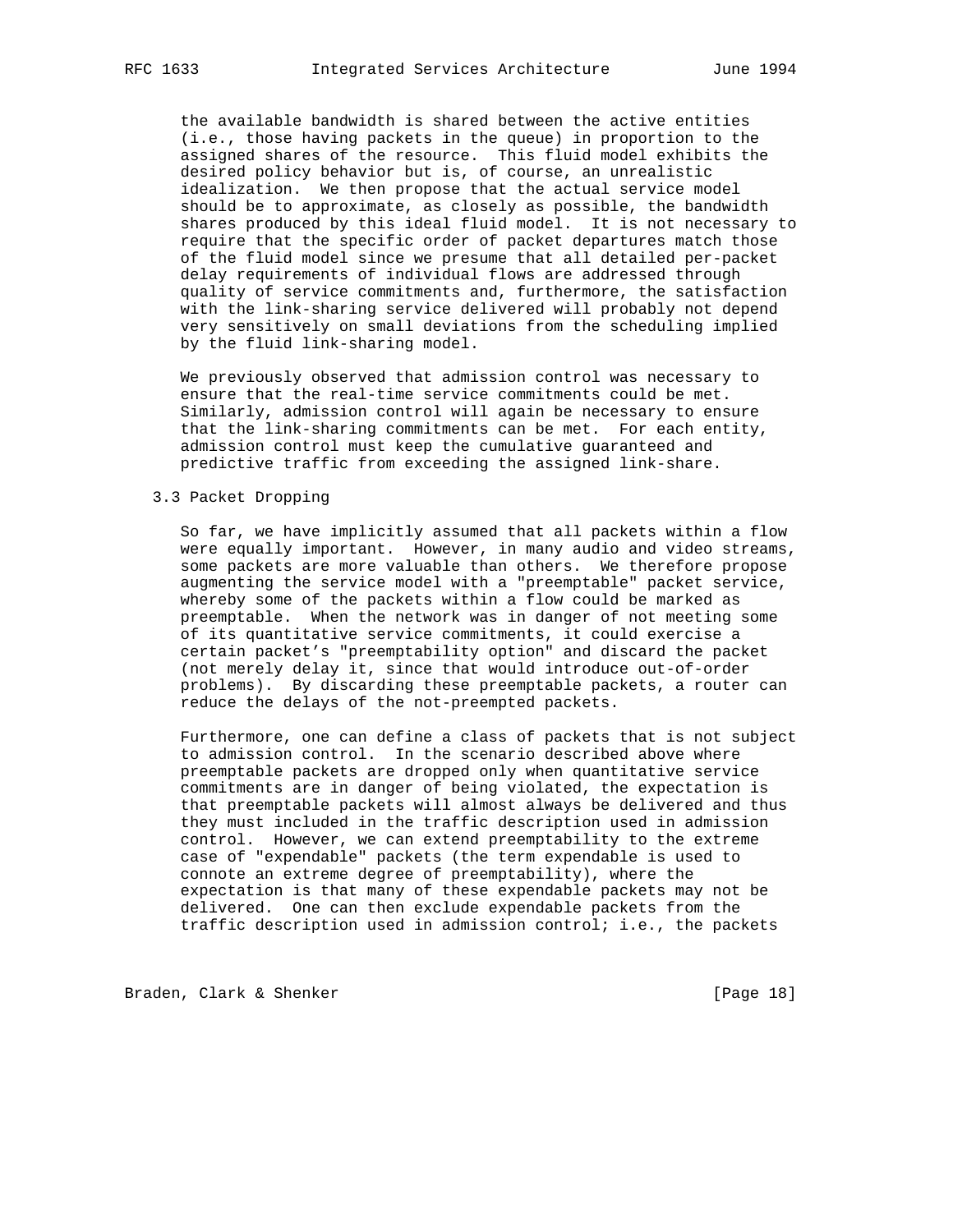are not considered part of the flow from the perspective of admission control, since there is no commitment that they will be delivered.

3.4 Usage Feedback

 Another important issue in the service is the model for usage feedback, also known as "accounting", to prevent abuse of network resources. The link-sharing service described earlier can be used to provide administratively-imposed limits on usage. However, a more free-market model of network access will require back-pressure on users for the network resources they reserve. This is a highly contentious issue, and we are not prepared to say more about it at this time.

3.5 Reservation Model

 The "reservation model" describes how an application negotiates for a QoS level. The simplest model is that the application asks for a particular QoS and the network either grants it or refuses. Often the situation will be more complex. Many applications will be able to get acceptable service from a range of QoS levels, or more generally, from anywhere within some region of the multi dimensional space of a flowspec.

 For example, rather than simply refusing the request, the network might grant a lower resource level and inform the application of what QoS has been actually granted. A more complex example is the "two-pass" reservation model, In this scheme, an "offered" flowspec is propagated along the multicast distribution tree from each sender Si to all receivers Rj. Each router along the path records these values and perhaps adjusts them to reflect available capacity. The receivers get these offers, generate corresponding "requested" flowspecs, and propagate them back along the same routes to the senders. At each node, a local reconciliation must be performed between the offered and the requested flowspec to create a reservation, and an appropriately modified requested flowspec is passed on. This two-pass scheme allows extensive properties like allowed delay to be distributed across hops in the path [Tenet90, ST2-90]. Further work is needed to define the amount of generality, with a corresponding level of complexity, that is required in the reservation model.

Braden, Clark & Shenker [Page 19]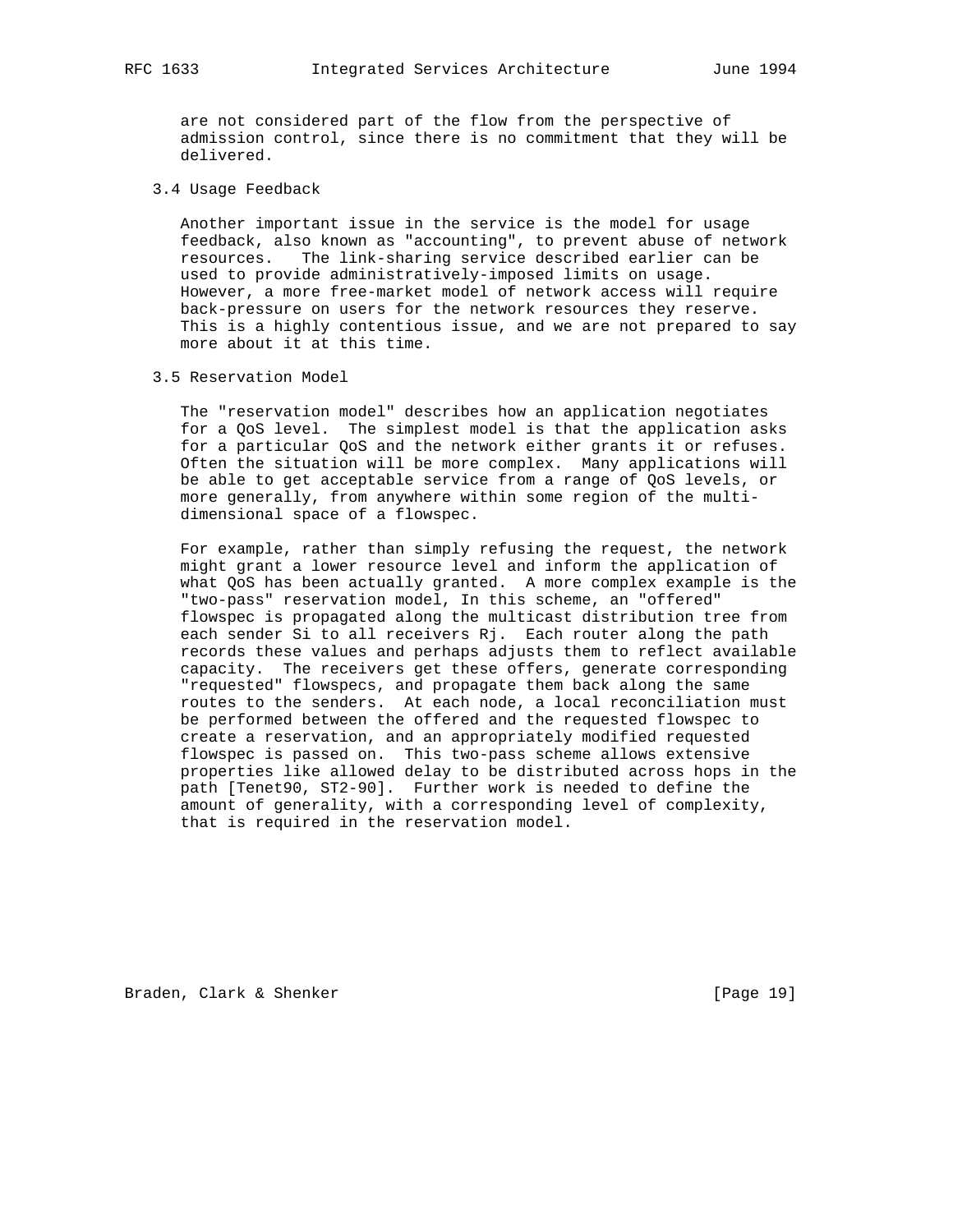# 4. Traffic Control Mechanisms

 We first survey very briefly the possible traffic control mechanisms. Then in Section 4.2 we apply a subset of these mechanisms to support the various services that we have proposed.

## 4.1 Basic Functions

 In the packet forwarding path, there is actually a very limited set of actions that a router can take. Given a particular packet, a router must select a route for it; in addition the router can either forward it or drop it, and the router may reorder it with respect to other packets waiting to depart. The router can also hold the packet, even though the link is idle. These are the building blocks from which we must fashion the desired behavior.

## 4.1.1 Packet Scheduling

 The basic function of packet scheduling is to reorder the output queue. There are many papers that have been written on possible ways to manage the output queue, and the resulting behavior. Perhaps the simplest approach is a priority scheme, in which packets are ordered by priority, and highest priority packets always leave first. This has the effect of giving some packets absolute preference over others; if there are enough of the higher priority packets, the lower priority class can be completely prevented from being sent.

 An alternative scheduling scheme is round-robin or some variant, which gives different classes of packets access to a share of the link. A variant called Weighted Fair Queueing, or WFQ, has been demonstrated to allocate the total bandwidth of a link into specified shares.

 There are more complex schemes for queue management, most of which involve observing the service objectives of individual packets, such as delivery deadline, and ordering packets based on these criteria.

4.1.2 Packet Dropping

 The controlled dropping of packets is as important as their scheduling.

 Most obviously, a router must drop packets when its buffers are all full. This fact, however, does not determine which packet should be dropped. Dropping the arriving packet, while simple, may cause undesired behavior.

Braden, Clark & Shenker [Page 20]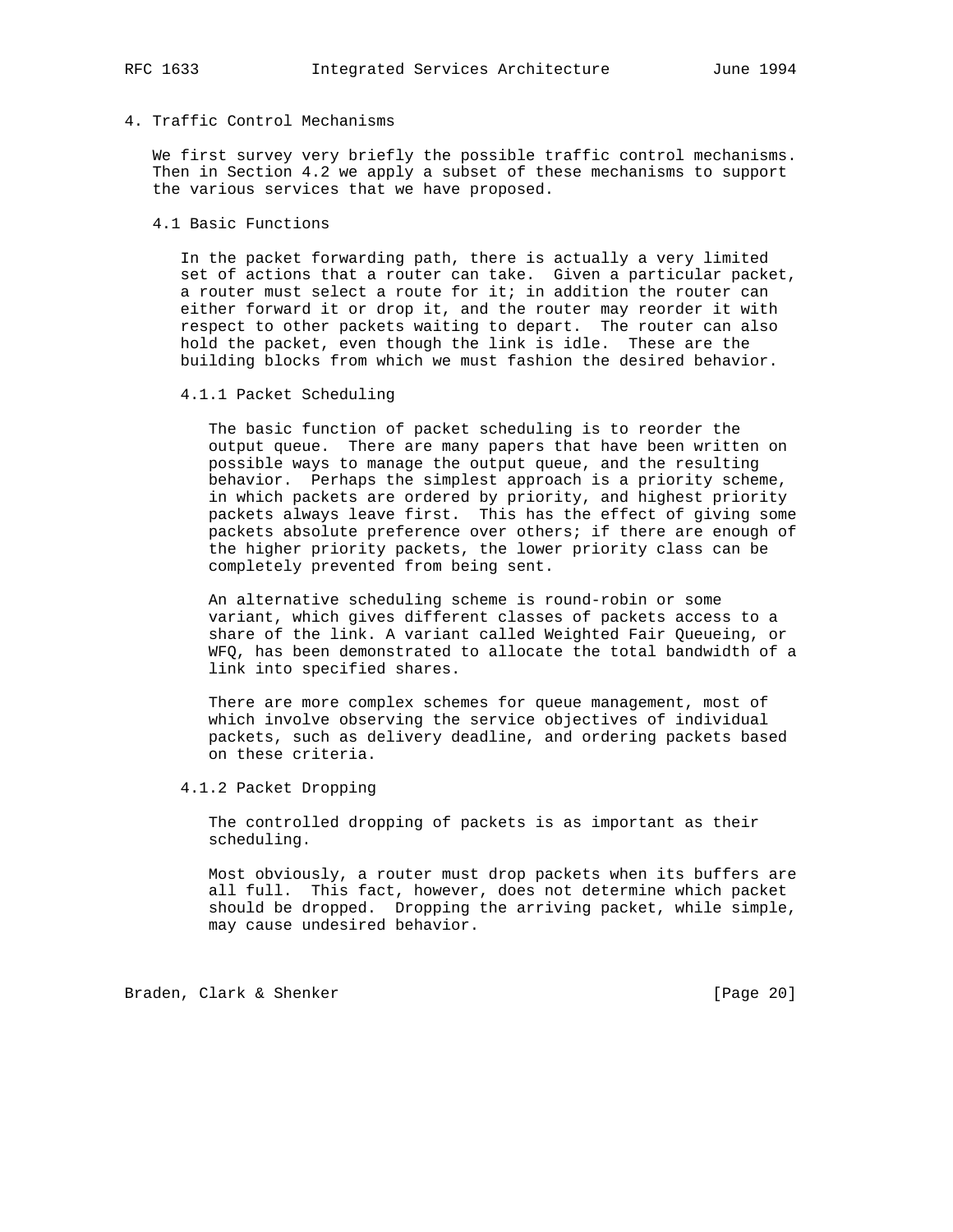In the context of today's Internet, with TCP operating over best effort IP service, dropping a packet is taken by TCP as a signal of congestion and causes it to reduce its load on the network. Thus, picking a packet to drop is the same as picking a source to throttle. Without going into any particular algorithm, this simple relation suggests that some specific dropping controls should be implemented in routers to improve congestion control.

 In the context of real-time services, dropping more directly relates to achieving the desired quality of service. If a queue builds up, dropping one packet reduces the delay of all the packets behind it in the queue. The loss of one can contribute to the success of many. The problem for the implementor is to determine when the service objective (the delay bound) is in danger of being violated. One cannot look at queue length as an indication of how long packets have sat in a queue. If there is a priority scheme in place, packets of lower priority can be pre-empted indefinitely, so even a short queue may have very old packets in it. While actual time stamps could be used to measure holding time, the complexity may be unacceptable.

 Some simple dropping schemes, such as combining all the buffers in a single global pool, and dropping the arriving packet if the pool is full, can defeat the service objective of a WFQ scheduling scheme. Thus, dropping and scheduling must be coordinated.

# 4.1.3 Packet Classification

 The above discussion of scheduling and dropping presumed that the packet had been classified into some flow or sequence of packets that should be treated in a specified way. A preliminary to this sort of processing is the classification itself. Today a router looks at the destination address and selects a route. The destination address is not sufficient to select the class of service a packet must receive; more information is needed.

 One approach would be to abandon the IP datagram model for a virtual circuit model, in which a circuit is set up with specific service attributes, and the packet carries a circuit identifier. This is the approach of ATM as well as protocols such as ST-II [ST2-90]. Another model, less hostile to IP, is to allow the classifier to look at more fields in the packet, such as the source address, the protocol number and the port fields. Thus, video streams might be recognized by a

Braden, Clark & Shenker [Page 21]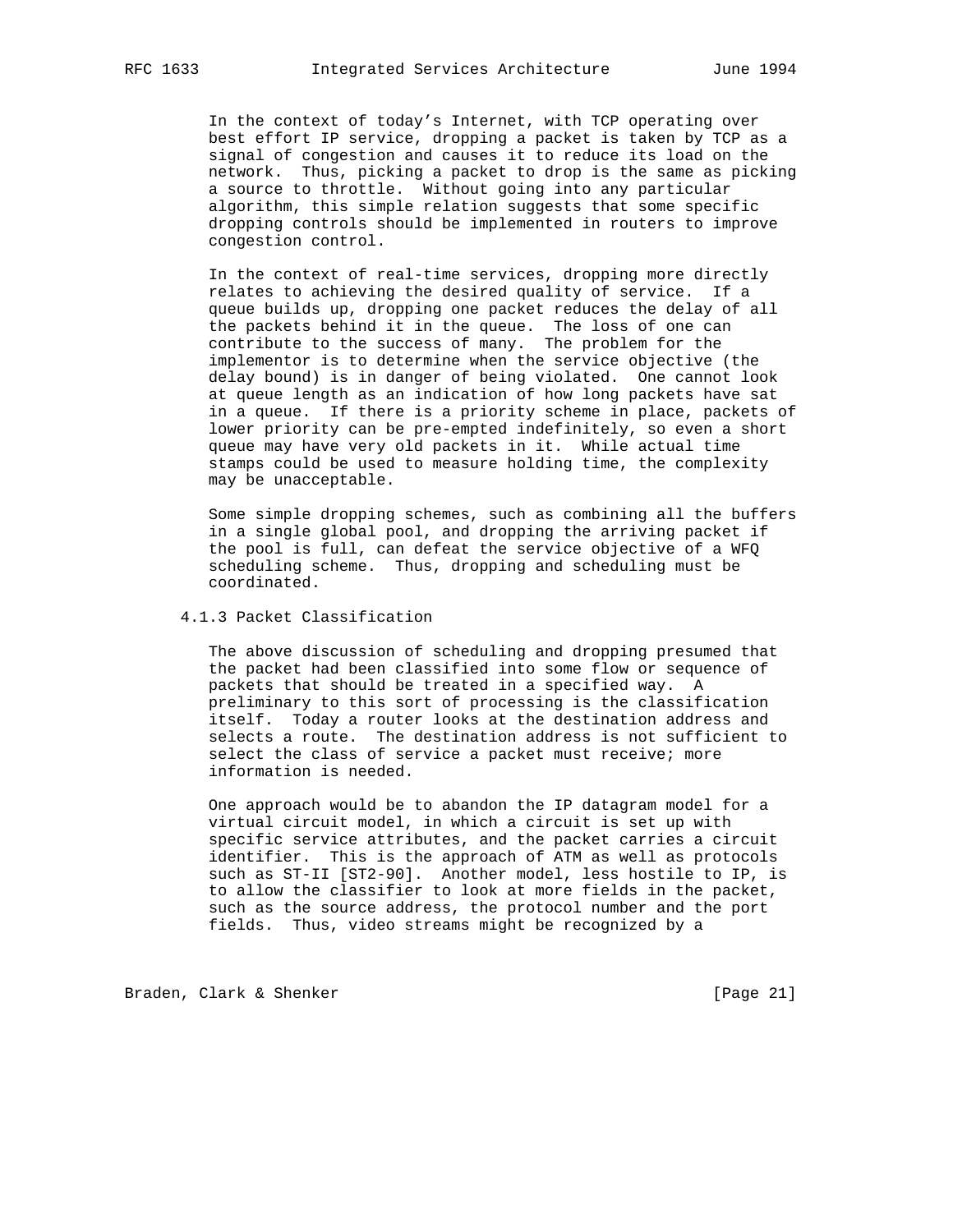particular well-known port field in the UDP header, or a particular flow might be recognized by looking at both the source and destination port numbers. It would be possible to look even deeper into the packets, for example testing a field in the application layer to select a subset of a hierarchically-encoded video stream.

 The classifier implementation issues are complexity and processing overhead. Current experience suggests that careful implementation of efficient algorithms can lead to efficient classification of IP packets. This result is very important, since it allows us to add QoS support to existing applications, such as Telnet, which are based on existing IP headers.

 One approach to reducing the overhead of classification would be to provide a "flow-id" field in the Internet-layer packet header. This flow-id would be a handle that could be cached and used to short-cut classification of the packet. There are a number of variations of this concept, and engineering is required to choose the best design.

### 4.1.4 Admission Control

 As we stated in the introduction, real-time service depends on setting up state in the router and making commitments to certain classes of packets. In order to insure that these commitments can be met, it is necessary that resources be explicitly requested, so that the request can be refused if the resources are not available. The decision about resource availability is called admission control.

 Admission control requires that the router understand the demands that are currently being made on its assets. The approach traditionally proposed is to remember the service parameters of past requests, and make a computation based on the worst-case bounds on each service. A recent proposal, which is likely to provide better link utilization, is to program the router to measure the actual usage by existing packet flows, and to use this measured information as a basis of admitting new flows [JCSZ92]. This approach is subject to higher risk of overload, but may prove much more effective in using bandwidth.

 Note that while the need for admission control is part of the global service model, the details of the algorithm run in each router is a local matter. Thus, vendors can compete by developing and marketing better admission control algorithms, which lead to higher link loadings with fewer service

Braden, Clark & Shenker [Page 22]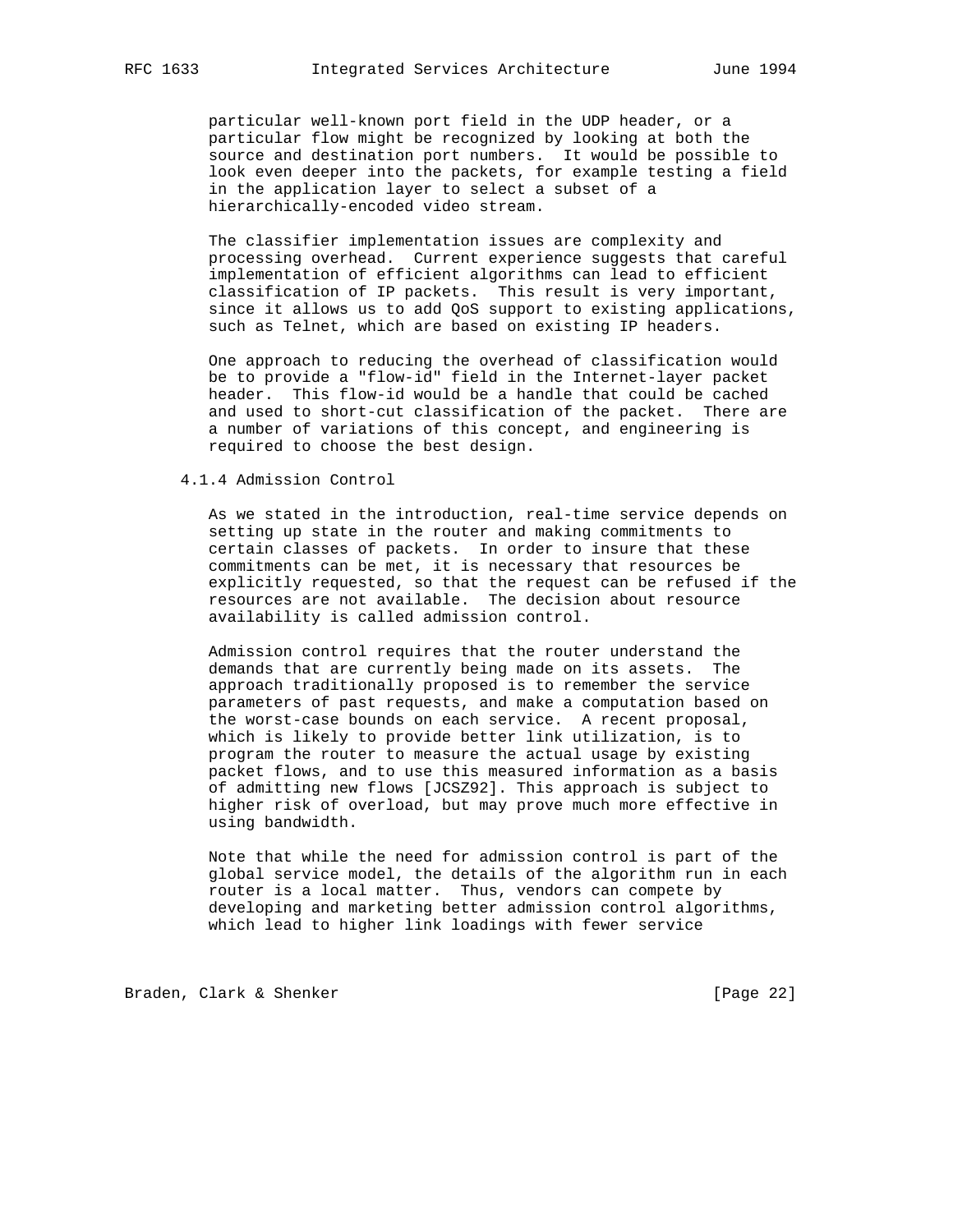overloads.

4.2 Applying the Mechanisms

 The various tools described above can be combined to support the services which were discussed in section 3.

o Guaranteed delay bounds

 A theoretical result by Parekh [Parekh92] shows that if the router implements a WFQ scheduling discipline, and if the nature of the traffic source can be characterized (e.g. if it fits within some bound such as a token bucket) then there will be an absolute upper bound on the network delay of the traffic in question. This simple and very powerful result applies not just to one switch, but to general networks of routers. The result is a constructive one; that is, Parekh displays a source behavior which leads to the bound, and then shows that this behavior is the worst possible. This means that the bound he computes is the best there can be, under these assumptions.

o Link sharing

 The same WFQ scheme can provide controlled link sharing. The service objective here is not to bound delay, but to limit overload shares on a link, while allowing any mix of traffic to proceed if there is spare capacity. This use of WFQ is available in commercial routers today, and is used to segregate traffic into classes based on such things as protocol type or application. For example, one can allocate separate shares to TCP, IPX and SNA, and one can assure that network control traffic gets a guaranteed share of the link.

o Predictive real-time service

 This service is actually more subtle than guaranteed service. Its objective is to give a delay bound which is, on the one hand, as low as possible, and on the other hand, stable enough that the receiver can estimate it. The WFQ mechanism leads to a guaranteed bound, but not necessarily a low bound. In fact, mixing traffic into one queue, rather than separating it as in WFQ, leads to lower bounds, so long as the mixed traffic is generally similar (e.g., mixing traffic from multiple video coders makes sense, mixing video and FTP does not).

Braden, Clark & Shenker [Page 23]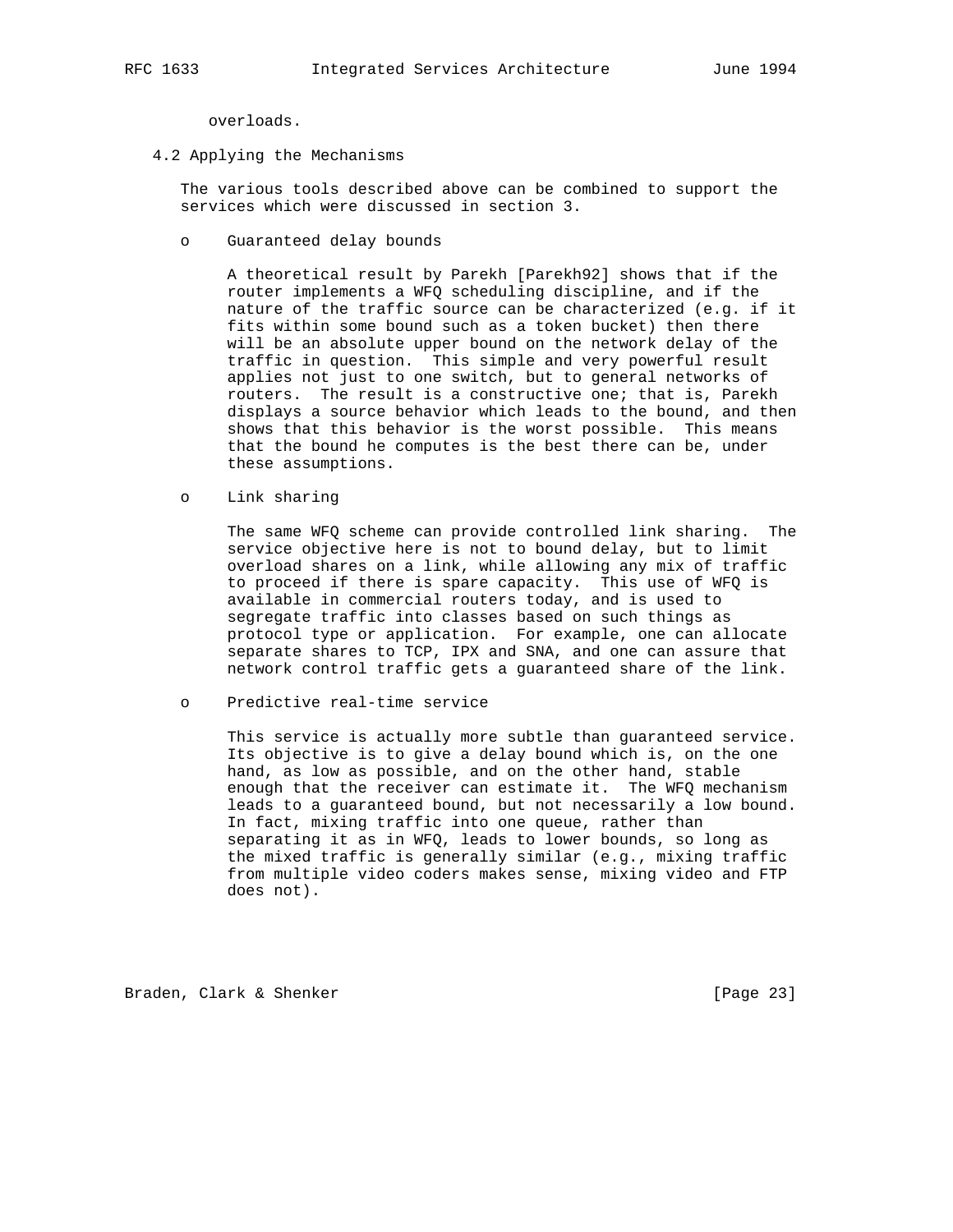This suggests that we need a two-tier mechanism, in which the first tier separates traffic which has different service objectives, and the second tier schedules traffic within each first tier class in order to meet its service objective.

## 4.3 An example: The CSZ scheme

 As a proof of concept, a code package has been implemented which realizes the services discussed above. It actually uses a number of the basic tools, combined in a way specific to the service needs. We describe in general terms how it works, to suggest how services can be realized. We stress that there are other ways of building a router to meet the same service needs, and there are in fact other implementations being used today.

 At the top level, the CSZ code uses WFQ as an isolation mechanism to separate guaranteed flows from each other, as well as from the rest of the traffic. Guaranteed service gets the highest priority when and only when it needs the access to meets its deadline. WFQ provides a separate guarantee for each and every guaranteed flow.

 Predictive service and best effort service are separated by priority. Within the predictive service class, a further priority is used to provide sub-classes with different delay bounds. Inside each predictive sub-class, simple FIFO queueing is used to mix the traffic, which seems to produce good overall delay behavior. This works because the top-tier algorithm has separated out the best effort traffic such as FTP.

 Within the best-effort class, WFQ is used to provide link sharing. Since there is a possible requirement for nested shares, this WFQ code can be used recursively. There are thus two different uses of WFQ in this code, one to segregate the guaranteed classes, and one to segregate the link shares. They are similar, but differ in detail.

 Within each link share of the best effort class, priority is used to permit more time-sensitive elastic traffic to precede other elastic traffic, e.g., to allow interactive traffic to precede asynchronous bulk transfers.

 The CSZ code thus uses both WFQ and priority in an alternating manner to build a mechanism to support a range of rather sophisticated service offerings. This discussion is very brief, and does not touch on a number of significant issues, such as how the CSZ code fits real time traffic into the link sharing objectives. But the basic building blocks are very simple, and

Braden, Clark & Shenker [Page 24]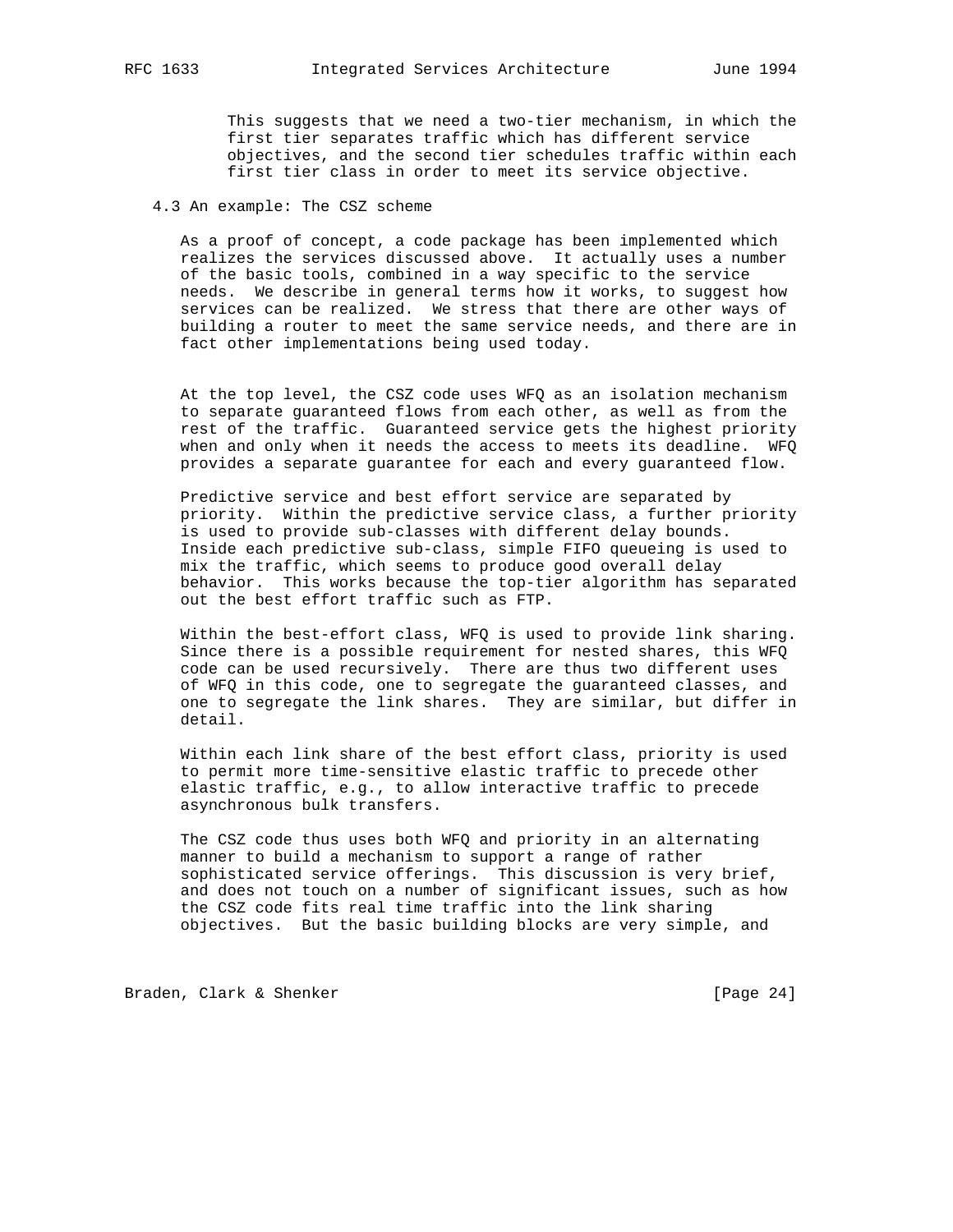very powerful. In particular, while priority has been proposed as a key to real-time services, WFQ may be the more general and powerful of the two schemes. It, rather than priority, supports guaranteed service and link sharing.

## 5. Reservation Setup Protocol

 There are a number of requirements to be met by the design of a reservation setuop protocol. It should be fundamentally designed for a multicast environment, and it must accommodate heterogeneous service needs. It must give flexible control over the manner in which reservations can be shared along branches of the multicast delivery trees. It should be designed around the elementary action of adding one sender and/or receiver to an existing set, or deleting one. It must be robust and scale well to large multicast groups. Finally, it must provide for advance reservation of resources, and for the preemption that this implies. The reservation setup protocol RSVP has been designed to meet these requirements [RSVP93a, RSVP93b]. This section gives an overview of the design of RSVP.

### 5.1 RSVP Overview

 Figure shows multi-source, multi-destination data delivery for a particular shared, distributed application. The arrows indicate data flow from senders S1 and S2 to receivers R1, R2, and R3, and the cloud represents the distribution mesh created by the multicast routing protocol. Multicasting distribution replicates each data packet from a sender Si, for delivery to every receiver Rj. We treat uncast delivery from S1 to R1 as a special case, and we call this multicast distribution mesh a session. A session is defined by the common IP (multicast) destination address of the receiver(s).



Figure 2: Multicast Distribution Session

Braden, Clark & Shenker [Page 25]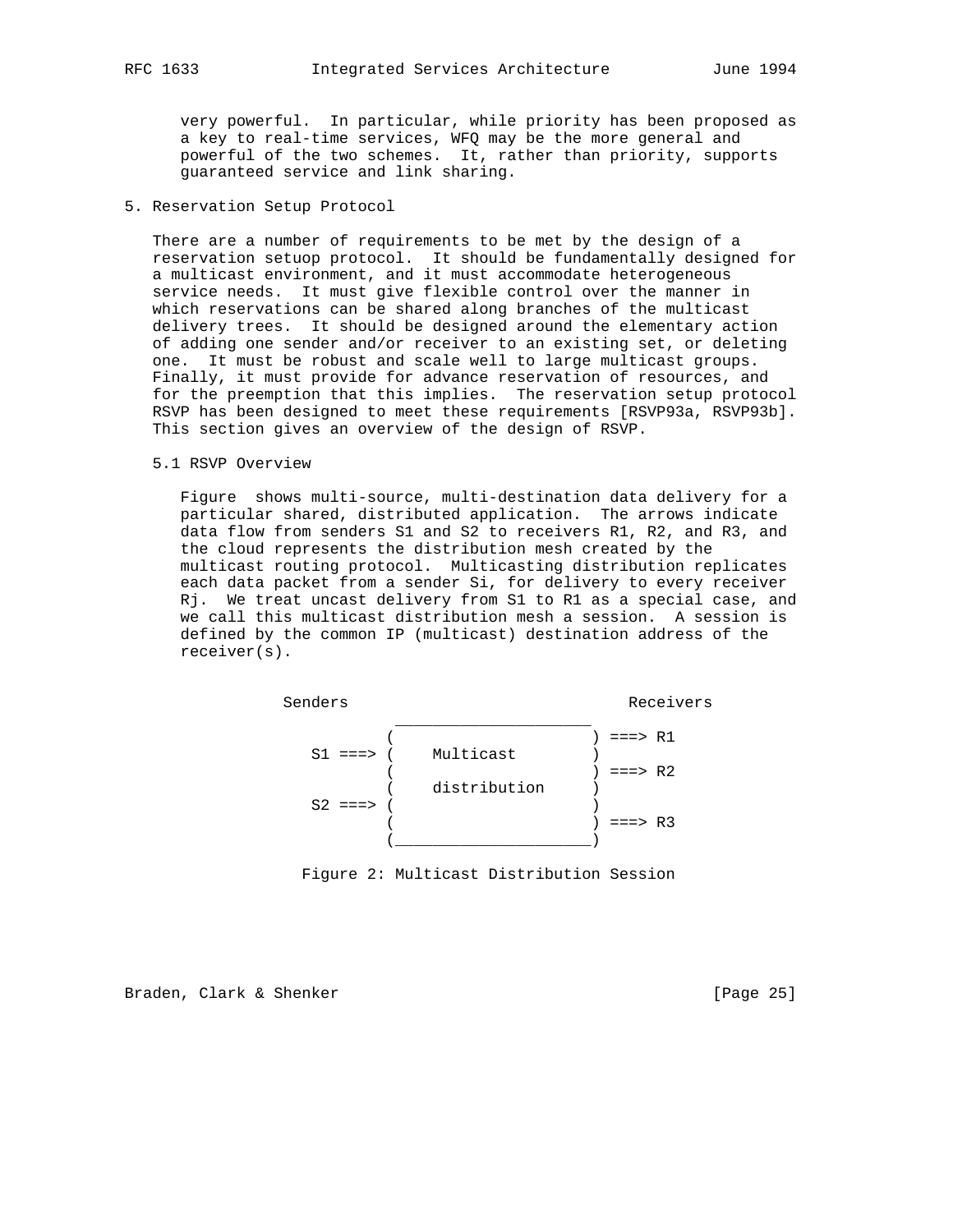### 5.1.1 Flowspecs and Filter Specs

 In general, an RSVP reservation request specifies the amount of resources to be reserved for all, or some subset of, the packets in a particular session. The resource quantity is specified by a flowspec, while the packet subset to receive those resources is specified by a filter spec. Assuming admission control succeeds, the flowspec will be used to parametrize a resource class in the packet scheduler, and the filter spec will be instantiated in the packet classifier to map the appropriate packets into this class. The subset of the classifier state that selects a particular class is referred to in RSVP documentation as a (packet) "filter".

 The RSVP protocol mechanisms provide a very general facility for creating and maintaining distributed reservation state across the mesh of multicast delivery paths. These mechanisms treat flowspecs and filter specs as mostly opaque binary data, handing them to the local traffic control machinery for interpretation. Of course, the service model presented to an application must specify how to encode flowspecs and filter specs.

## 5.1.2 Reservation Styles

 RSVP offers several different reservation "styles", which determine the manner in which the resource requirements of multiple receivers are aggregated in the routers. These styles allow the reserved resources to more efficiently meet application requirements. Currently there are three reservation styles, "wildcard", "fixed-filter", and " dynamic filter". A wildcard reservation uses a filter spec that is not source-specific, so all packets destined for the associated destination (session) may use a common pool of reserved resources. This allows a single resource allocation to be made across all distribution paths for the group. The wildcard reservation style is useful in support of an audio conference, where at most a small number of sources are active simultaneously and may share the resource allocation.

 The other two styles use filter specs that select particular sources. A receiver may desire to receive from a fixed set of sources, or instead it may desire the network to switch between different source, by changing its filter spec(s) dymamically. A fixed-filter style reservation cannot be changed during its lifetime without re-invoking admission control. Dynamic-filter reservations do allow a receiver to modify its choice of source(s) over time without additional admission control;

Braden, Clark & Shenker [Page 26]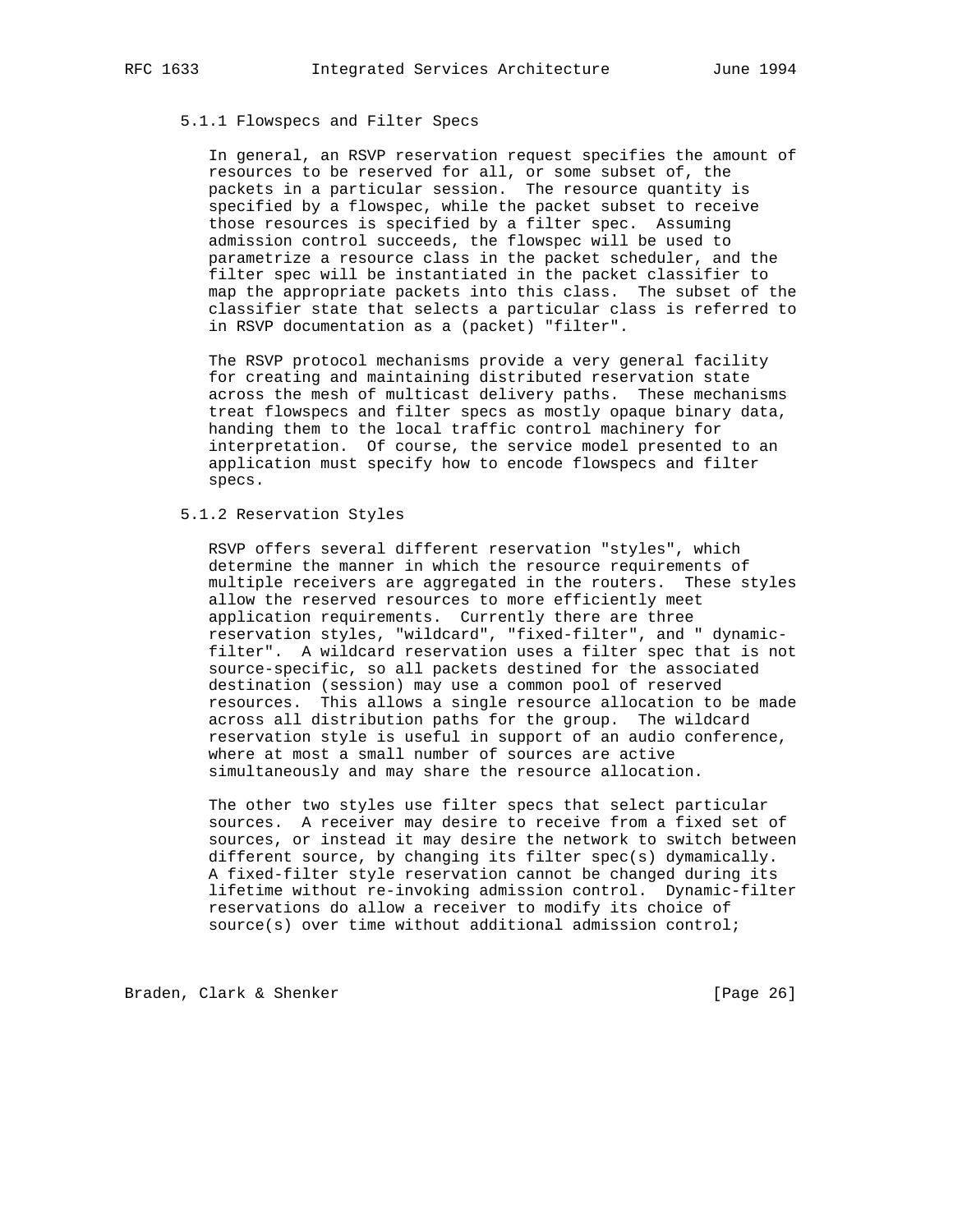however, this requires that sufficient resources be allocated to handle the worst case when all downstream receivers take input from different sources.

# 5.1.3 Receiver Initiation

 An important design question is whether senders or receivers should have responsibility for initiating reservations. A sender knows the qualities of the traffic stream it can send, while a receiver knows what it wants to (or can) receive. Perhaps the most obvious choice is to let the sender initiate the reservation. However, this scales poorly for large, dynamic multicast delivery trees and for heterogeneous receivers.

 Both of these scaling problems are solved by making the receiver responsible for initiating a reservation. Receiver initiation handles heterogeneous receivers easily; each receiver simply asks for a reservation appropriate to itself, and any differences among reservations from different receivers are resolved ("merged") within the network by RSVP. Receiver initiation is also consisent with IP multicast, in which a multicast group is created implicitly by receivers joining it.

 Although receiver-initiated reservation is the natural choice for multicast sessions, the justification for receiver initiateion may appear weaker for unicast sessions, where the sender may be the logical session initiator. However, we expect that every realtime application will have its higher level signalling and control protocol, and this protocol can be used to signal the receiver to initiate a reservation (and perhaps indicate the flowspec to be used). For simplicity and economy, a setup protocol should support only one direction of initiation, and, and receiver initiation appears to us to be the clear winner.

 RSVP uses receiver-initiation of rservations [RSVP93b]. A receiver is assumed to learn the senders' offered flowspecs by a higher-level mechanism ("out of band"), it then generates its own desired flowspec and propagates it towards the senders, making reservations in each router along the way.

# 5.1.4 Soft State

 There are two different possible styles for reservation setup protocols, the "hard state" (HS) approach (also called "connection-oriented"), and the "soft state" (SS) approach (also called "connectionless"). In both approaches, multicast

Braden, Clark & Shenker [Page 27]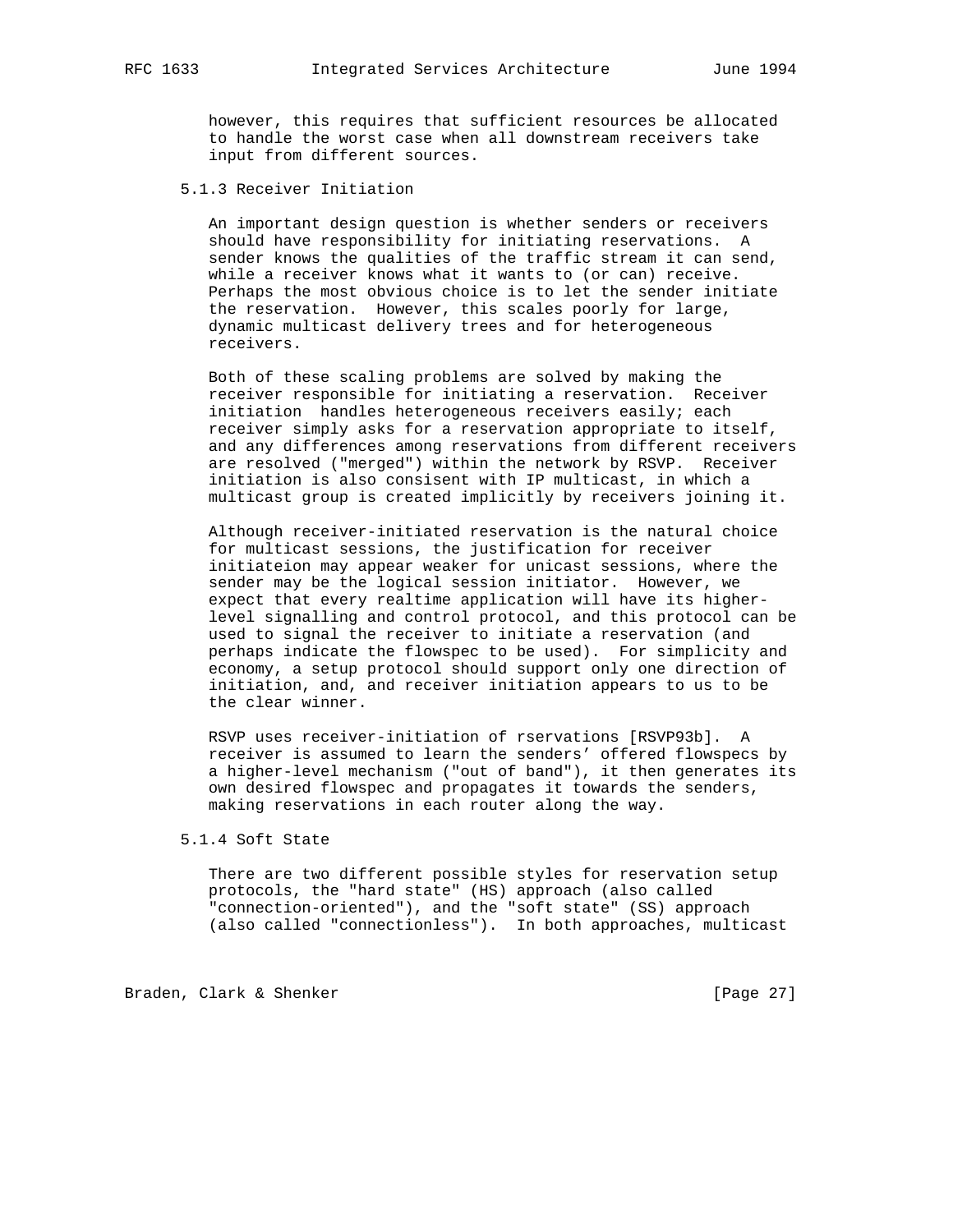distribution is performed using flow-specific state in each router along the path. Under the HS approach, this state is created and deleted in a fully deterministic manner by cooperation among the routers. Once a host requests a session, the "network" takes responsibility for creating and later destroying the necessary state. ST-II is an example of the HS approach [ST2-90]. Since management of HS session state is completely deterministic, the HS setup protocol must be reliable, with acknowledgments and retransmissions. In order to achieve deterministic cleanup of state after a failure, there must be some mechanism to detect failures, i.e., an "up/down" protocol. The router upstream (towards the source) from a failure takes responsibility for rebuilding the necessary state on the router(s) along an alternate route.

 RSVP takes the SS approach, which regards the reservation state as cached information that is installed and periodically refreshed by the end hosts. Unused state is timed out by the routers. If the route changes, the refresh messages automatically install the necessary state along the new route. The SS approach was chosen to obtain the simplicity and robustness that have been demonstrated by connectionless protocols such as IP [Clark88].

5.2 Routing and Reservations

 There is a fundamental interaction between resource reservation set up and routing, since reservation requires the installation of flow state along the route of data packets. If and when a route changes, there must be some mechanism to set up a reservation along the new route.

 Some have suggested that reservation setup necessarily requires route set up, i.e., the imposition of a virtual-circuit internet layer. However, our goal is to simply extend the Internet architecture, not replace it. The fundamental connectionless internet layer [Clark88] has been highly successful, and we wish to retain it as an architectural foundation. We propose instead to modify somewhat the pure datagram forwarding mechanism of the present Internet to accomodate "IS".

Braden, Clark & Shenker [Page 28]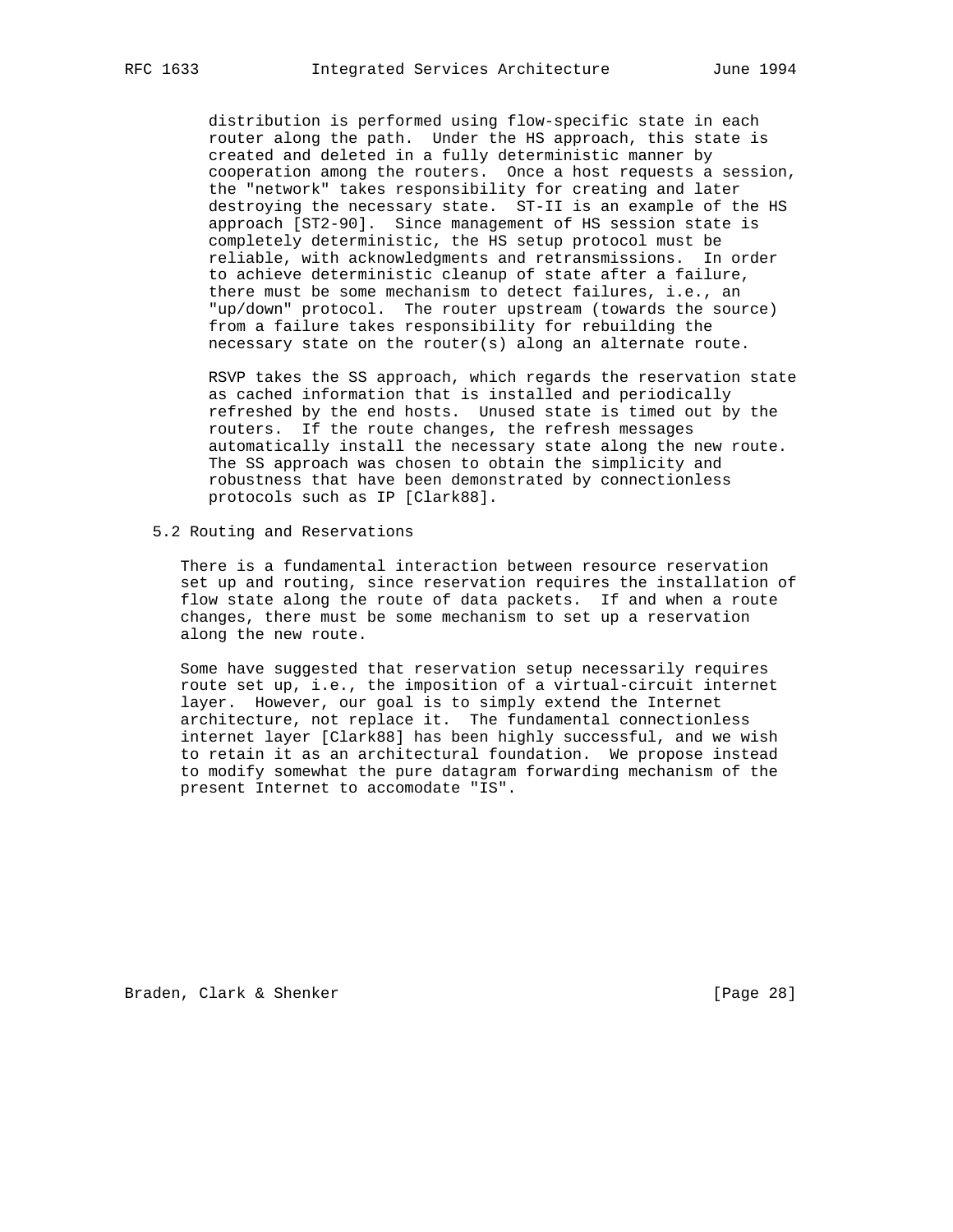There are four routing issues faced by a reservation setup protocol such as RSVP.

1. Find a route that supports resource reservation.

 This is simply "type-of-service" routing, a facility that is already available in some modern routing protocols.

 2. Find a route that has sufficient unreserved capacity for a new flow.

 Early experiments on the ARPANET showed that it is difficult to do load-dependent dynamic routing on a packet-by-packet basis without instability problems. However, instability should not be a problem if load-dependent routing is performed only at reservation setup time.

 Two different approaches might be taken to finding a route with enough capacity. One could modify the routing protocol(s) and interface them to the traffic control mechanism, so the route computation can consider the average recent load. Alternatively, the routing protocol could be (re-)designed to provide multiple alternative routes, and reservation setup could be attempted along each in turn.

3. Adapt to a route failure

 When some node or link fails, adaptive routing finds an alternate path. The periodic refresh messages of RSVP will automatically request a reservation along the new path. Of course, this reservation may fail because there is insufficienct available capacity on the new path. This is a problem of provisioning and network engineering, which cannot be solved by the routing or setup protocols.

 There is a problem of timeliness of establishing reservation state on the new path. The end-to-end robustness mechanism of refreshes is limited in frequency by overhead, which may cause a gap in realtime service when an old route breaks and a new one is chosen. It should be possible to engineer RSVP to sypplement the global refresh mechanism with a local repair mechanism, using hints about route changes from the routing mechanism.

4. Adapt to a route change (without failure)

 Route changes may occur even without failure in the affected path. Although RSVP could use the same repair techniques as

Braden, Clark & Shenker [Page 29]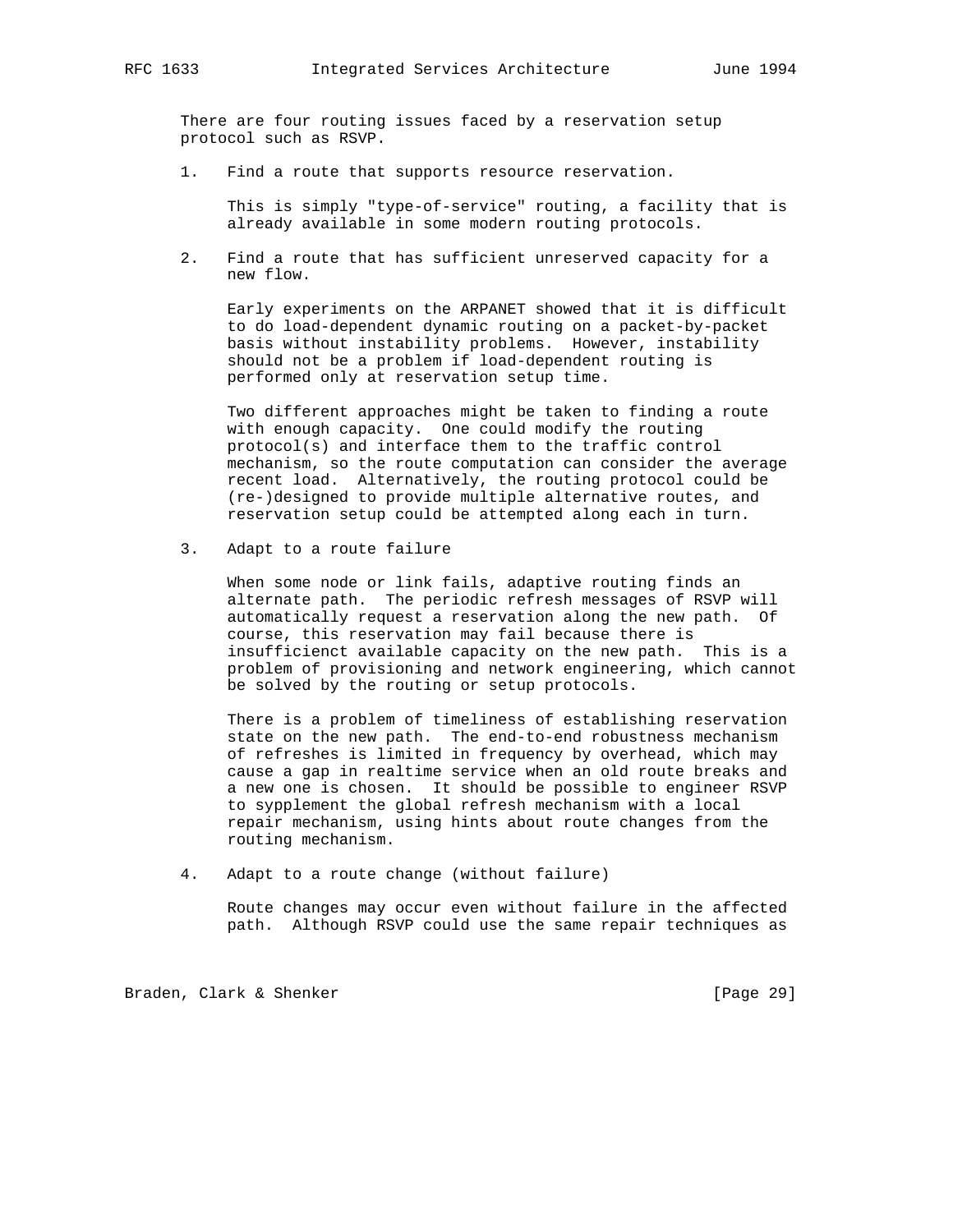those described in (3), this case raises a problem with the robustness of the QoS guarantees. If it should happen that admission control fails on the new route, the user will see service degradation unnecessarily and capriciously, since the orginal route is still functional.

> To avoid this problem, a mechanism called "route pinning" has been suggested. This would modify the routing protocol implementation and the interface to the classifier, so that routes associated with resource reservations would be "pinned". The routing prootocol would not change a pinned route if it was still viable.

 It may eventually be possible to fold together the routing and reservation setup problems, but we do not yet understand enough to do that. Furthermore, the reservation protocol needs to coexist with a number of different routing protocols in use in the Internet. Therefore, RSVP is currently designed to work with any current-generation routing protocol without modification. This is a short-term compromise, which may result in an occasional failure to create the best, or even any, real-time session, or an occasional service degradation due to a route change. We expect that future generations of routing protocols will remove this compromise, by including hooks and mechanisms that, in conjunction with RSVP, will solve the problems (1) through (4) just listed. They will support route pinning, notification of RSVP to trigger local repair, and selection of routes with "IS" support and adequate capacity.

 The last routing-related issue is provided by mobile hosts. Our conjecture is that mobility is not essentially different from other route changes, so that the mechanism suggested in (3) and (4) will suffice. More study and experimentation is needed to prove or disprove this conjecture.

## 6. ACKNOWLEDGMENTS

 Many Internet researchers have contributed to the work described in this memo. We want to especially acknowledge, Steve Casner, Steve Deering, Deborah Estrin, Sally Floyd, Shai Herzog, Van Jacobson, Sugih Jamin, Craig Partridge, John Wroclawski, and Lixia Zhang. This approach to Internet integrated services was initially discussed and organized in the End-to-End Research Group of the Internet Research Taskforce, and we are grateful to all members of that group for their interesting (and sometimes heated) discussions.

Braden, Clark & Shenker [Page 30]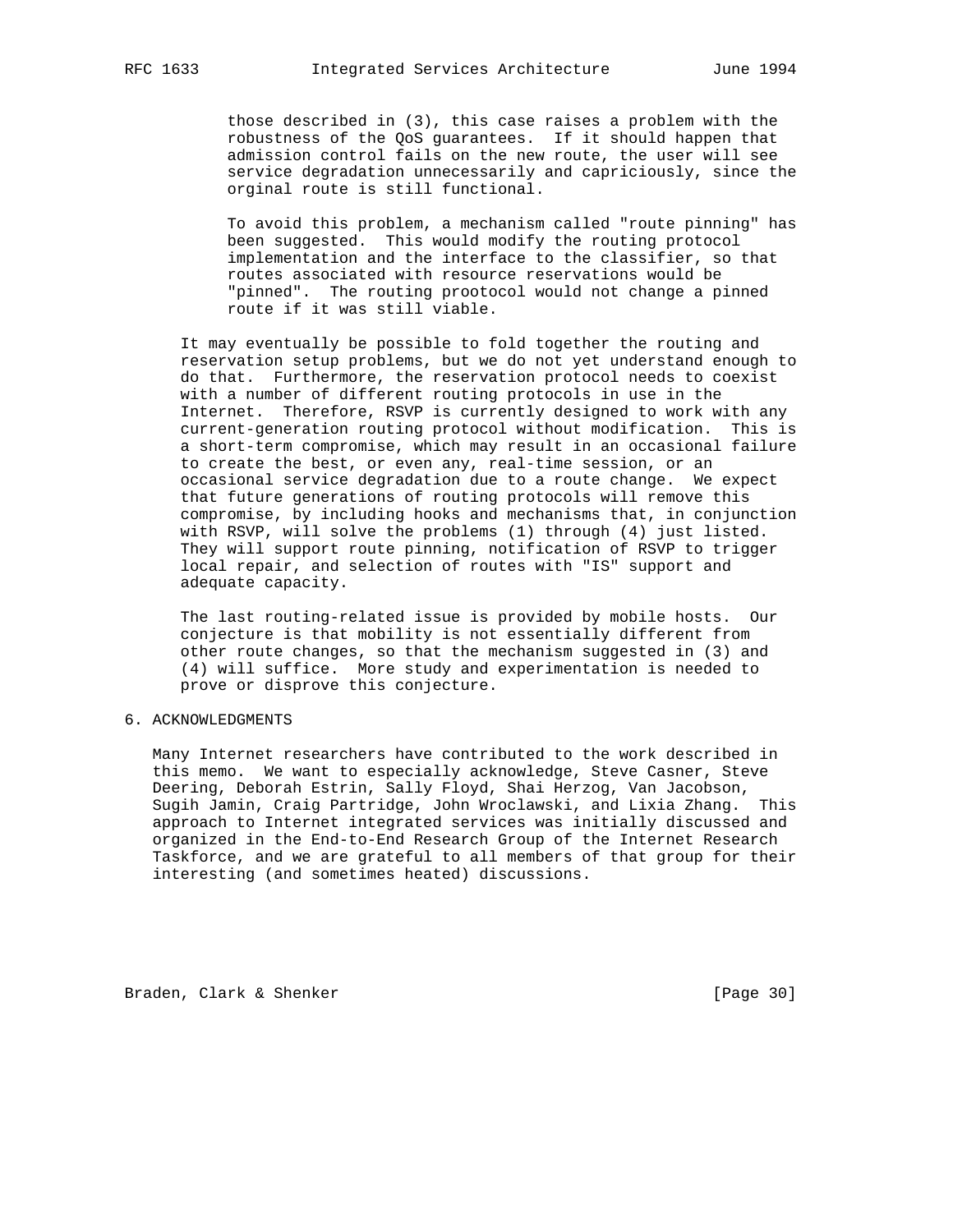REFERENCES

- [CerfKahn74] Cerf, V., and R. Kahn, "A Protocol for Packet Network Intercommunication", IEEE Trans on Comm., Vol. Com-22, No. 5, May 1974.
- [Clark88] Clark, D., "The Design Philosophy of the DARPA Internet Protocols", ACM SIGCOMM '88, August 1988.
- [CSZ92] Clark, D., Shenker, S., and L. Zhang, "Supporting Real-Time Applications in an Integrated Services Packet Network: Architecture and Mechanisms", Proc. SIGCOMM '92, Baltimore, MD, August 1992.
- [DKS89] Demers, A., Keshav, S., and S. Shenker. "Analysis and Simulation of a Fair Queueing Algorithm", Journal of Internetworking: Research and Experience, 1, pp. 3-26, 1990. Also in Proc. ACM SIGCOMM '89, pp 3-12.
- [SCZ93a] Shenker, S., Clark, D., and L. Zhang, "A Scheduling Service Model and a Scheduling Architecture for an Integrated Services Packet Network", submitted to ACM/IEEE Trans. on Networking.
- [SCZ93b] Shenker, S., Clark, D., and L. Zhang, "A Service Model for the Integrated Services Internet", Work in Progress, October 1993.
- [Floyd92] Floyd, S., "Issues in Flexible Resource Management for Datagram Networks", Proceedings of the 3rd Workshop on Very High Speed Networks, March 1992.

[Jacobson91] Jacobson, V., "Private Communication", 1991.

- [JCSZ92] Jamin, S., Shenker, S., Zhang, L., and D. Clark, "An Admission Control Algorithm for Predictive Real-Time Service", Extended abstract, in Proc. Third International Workshop on Network and Operating System Support for Digital Audio and Video, San Diego, CA, Nov. 1992, pp. 73-91.
- [Parekh92] Parekh, A., "A Generalized Processor Sharing Approach to Flow Control in Integrated Services Networks", Technical Report LIDS-TR-2089, Laboratory for Information and Decision Systems, Massachusetts Institute of Technology, 1992.
- [Partridge92] Partridge, C., "A Proposed Flow Specification", RFC 1363, BBN, July 1992.
- [RSVP93a] Zhang, L., Deering, S., Estrin, D., Shenker, S., and D. Zappala, "RSVP: A New Resource ReSerVation Protocol", Accepted for publication in IEEE Network, 1993.

Braden, Clark & Shenker [Page 31]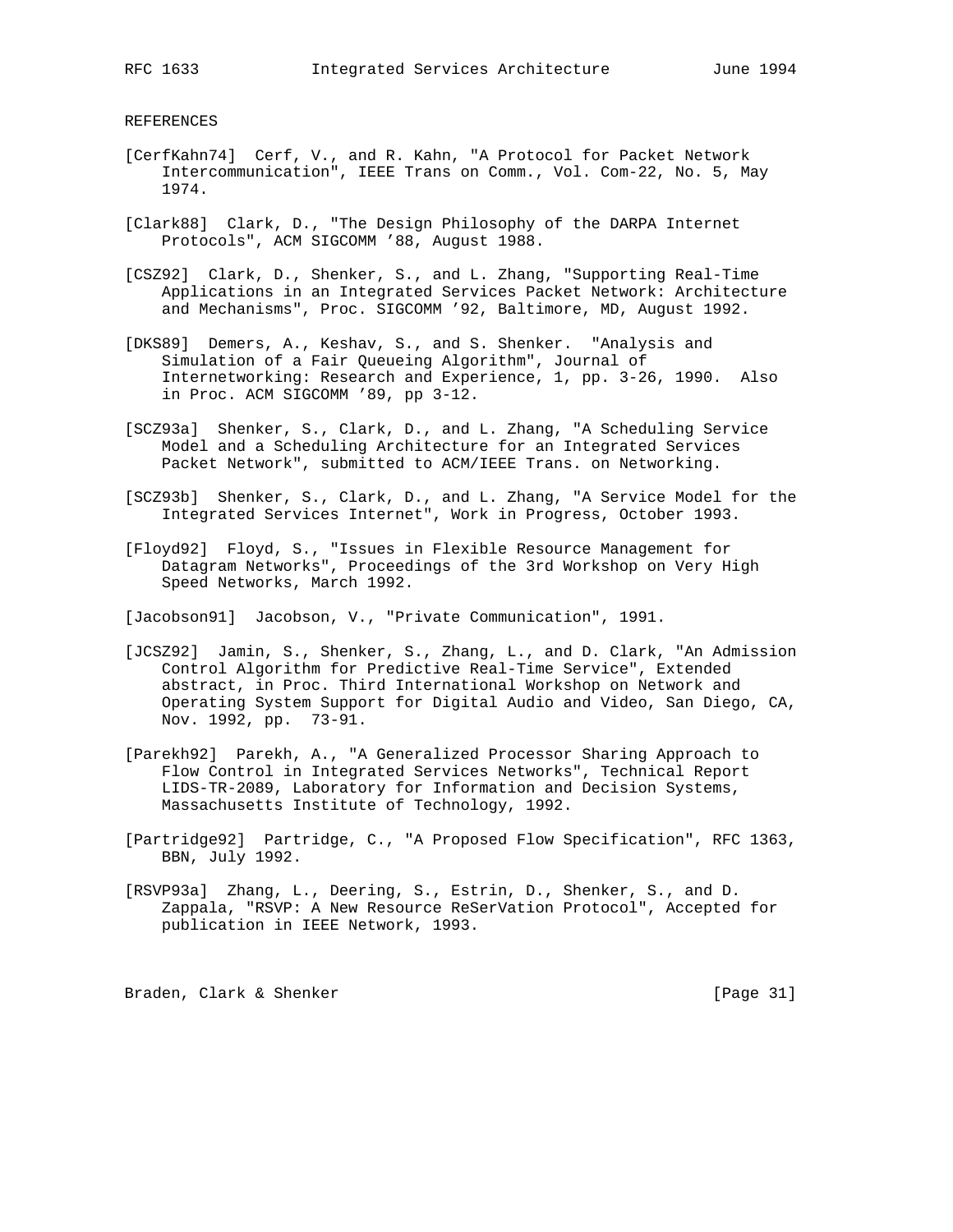- [RSVP93b] Zhang, L., Braden, R., Estrin, D., Herzog, S., and S. Jamin, "Resource ReSerVation Protocol (RSVP) - Version 1 Functional Specification", Work in Progress, 1993.
- [ST2-90] Topolcic, C., "Experimental Internet Stream Protocol: Version 2 (ST-II)", RFC 1190, BBN, October 1990.
- [Tenet90] Ferrari, D., and D. Verma, "A Scheme for Real-Time Channel Establishment in Wide-Area Networks", IEEE JSAC, Vol. 8, No. 3, pp 368-379, April 1990.

Security Considerations

 As noted in Section 2.1, the ability to reserve resources will create a requirement for authentication, both of users requesting resource guarantees and of packets that claim to have the right to use those guarantees. These authentication issues are not otherwise addressed in this memo, but are for further study.

Braden, Clark & Shenker [Page 32]